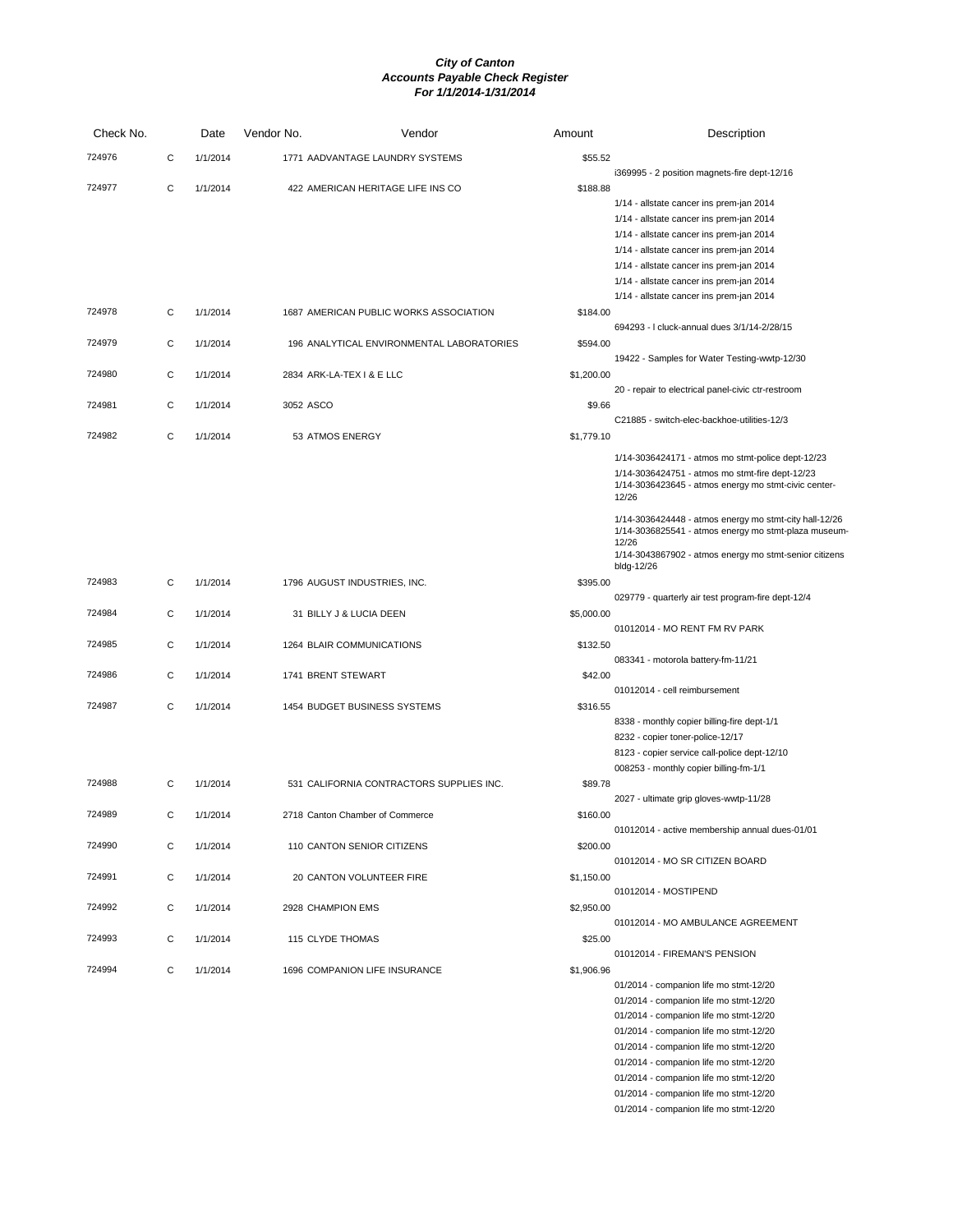|        |   |          |                                    |             | 01/2014 - companion life mo stmt-12/20                                                                                           |
|--------|---|----------|------------------------------------|-------------|----------------------------------------------------------------------------------------------------------------------------------|
|        |   |          |                                    |             |                                                                                                                                  |
|        |   |          |                                    |             | 01/2014 - companion life mo stmt-12/20                                                                                           |
|        |   |          |                                    |             | 01/2014 - companion life mo stmt-12/20                                                                                           |
|        |   |          |                                    |             | 01/2014 - companion life mo stmt-12/20                                                                                           |
|        |   |          |                                    |             | 01/2014 - companion life mo stmt-12/20                                                                                           |
|        |   |          |                                    |             | 01/2014 - companion life mo stmt-12/20                                                                                           |
|        |   |          |                                    |             | 01/2014 - companion life mo stmt-12/20                                                                                           |
|        |   |          |                                    |             | 01/2014 - companion life mo stmt-12/20                                                                                           |
|        |   |          |                                    |             | 01/2014 - companion life mo stmt-12/20                                                                                           |
|        |   |          |                                    |             | 01/2014 - companion life mo stmt-12/20                                                                                           |
|        |   |          |                                    |             | 01/2014 - companion life mo stmt-12/20                                                                                           |
|        |   |          |                                    |             | 01/2014 - companion life mo stmt-12/20                                                                                           |
|        |   |          |                                    |             | 01/2014 - companion life mo stmt-12/20                                                                                           |
| 724995 | С | 1/1/2014 | 156 CONTINENTAL RESEARCH CORP.     | \$822.49    |                                                                                                                                  |
|        |   |          |                                    |             | 397604-crc-2 - lugs-cables-batteries-fuses-12/20                                                                                 |
|        |   |          |                                    |             | 397604-crc-2 - lugs-cables-batteries-fuses-12/20                                                                                 |
|        |   |          |                                    |             | 397604-crc-2 - lugs-cables-batteries-fuses-12/20                                                                                 |
|        |   |          |                                    |             | 397607-crc-1 - tool-cable slicer-streets--12/30                                                                                  |
| 724996 | C | 1/1/2014 | 622 DEBRA JOHNSON                  | \$143.57    |                                                                                                                                  |
|        |   |          |                                    |             | 1628258 - big lots-reimburse for candy snowmen-for<br>christmas party-12/19                                                      |
|        |   |          |                                    |             | 01012014 - Monthly Cell Reimburrsement                                                                                           |
|        |   |          |                                    |             | 1002 - walmart-reimburse d johnson for supplies-                                                                                 |
|        |   |          |                                    |             | thanksgiving lunch-11/21                                                                                                         |
|        |   |          |                                    |             | 323313-00001 - greenberg turkeys-reimbursement for<br>turkey for thanksgiving lunch-12/31                                        |
| 724997 | C | 1/1/2014 | 2937 DFW COMMUNICATIONS INC        | \$1,847.85  |                                                                                                                                  |
|        |   |          |                                    |             | 31315307 - 2 Portable Radios-Fire Dept                                                                                           |
|        |   |          |                                    |             | 31315399 - Motorola Radio-police-12/19                                                                                           |
| 724998 | C | 1/1/2014 | 1960 DIRECT ENERGY BUSINESS-DALLAS | \$43,608.29 |                                                                                                                                  |
|        |   |          |                                    |             | 1/14-1060029 - direct energy mo stmt-12/20                                                                                       |
|        |   |          |                                    |             | 1/14-1060029 - direct energy mo stmt-12/20                                                                                       |
|        |   |          |                                    |             | 1/14-1060029 - direct energy mo stmt-12/20                                                                                       |
|        |   |          |                                    |             |                                                                                                                                  |
|        |   |          |                                    |             | 1/14-1060029 - direct energy mo stmt-12/20                                                                                       |
|        |   |          |                                    |             | 1/14-1060029 - direct energy mo stmt-12/20                                                                                       |
|        |   |          |                                    |             | 1/14-1060029 - direct energy mo stmt-12/20                                                                                       |
|        |   |          |                                    |             | 1/14-1060029 - direct energy mo stmt-12/20                                                                                       |
|        |   |          |                                    |             | 1/14-1060029 - direct energy mo stmt-12/20                                                                                       |
|        |   |          |                                    |             | 1/14-1060029 - direct energy mo stmt-12/20                                                                                       |
|        |   |          |                                    |             | 1/14-1060029 - direct energy mo stmt-12/20                                                                                       |
|        |   |          |                                    |             | 1/14-1060029 - direct energy mo stmt-12/20                                                                                       |
|        |   |          |                                    |             | 1/14-1060029 - direct energy mo stmt-12/20                                                                                       |
|        |   |          |                                    |             | 01/14-1141765 - direct energy mo stmt-lot 1122-fm-12/16<br>1/14-1106860 - direct energy mo stmt-15 row 2 ofc-fm-                 |
|        |   |          |                                    |             | 12/17                                                                                                                            |
|        |   |          |                                    |             | 01/2014-1113700 - direct energy mo stmt-800 First Monday                                                                         |
|        |   |          |                                    |             | Rd unit 94-fm-12/17                                                                                                              |
|        |   |          |                                    |             | 01/2014-1284549 - direct energy mo stmt-trash compactor-<br>800 FM lane-fm-12/16                                                 |
|        |   |          |                                    |             | 01/2014-1251443 - direct energy mo stmt-359 N Trade                                                                              |
|        |   |          |                                    |             | Days-12/16                                                                                                                       |
|        |   |          |                                    |             | 1/14-1198485 - direct energy mo stmt-I20 lift station-12/19                                                                      |
|        |   |          |                                    |             | 1/14-1152425 - direct energy mo stmt-410 arnold paul rd-                                                                         |
|        |   |          |                                    |             | 12/19<br>1/14-1251444 - direct energy mo stmt-168 buffalo st-street                                                              |
|        |   |          |                                    |             | light-12/19                                                                                                                      |
|        |   |          |                                    |             | 1/14-1251442 - direct energy mo stmt-200 e terrell st-12/20<br>1/14-1096808 - direct energy mo stmt-300 arnold paul rd-<br>12/20 |
|        |   |          |                                    |             | 1/14-1060029 - direct energy mo stmt-12/20                                                                                       |
|        |   |          |                                    |             | 1/14-1098281 - direct energy mo stmt-885 old kaufman rd-<br>12/20                                                                |
|        |   |          |                                    |             |                                                                                                                                  |
|        |   |          |                                    |             | 1/14-1111345 - direct energy mo stmt-203 n buffalo st-12/20<br>1/14-1060753 - direct energy mo stmt-12/17                        |
|        |   |          |                                    |             |                                                                                                                                  |
|        |   |          |                                    |             | 01/01-1151196 - direct energy mo stmt-lot 1574-fm-12/16<br>1/14-1253672 - direct energy mo stmt-310 arnold paul rd-<br>12/18     |
|        |   |          |                                    |             |                                                                                                                                  |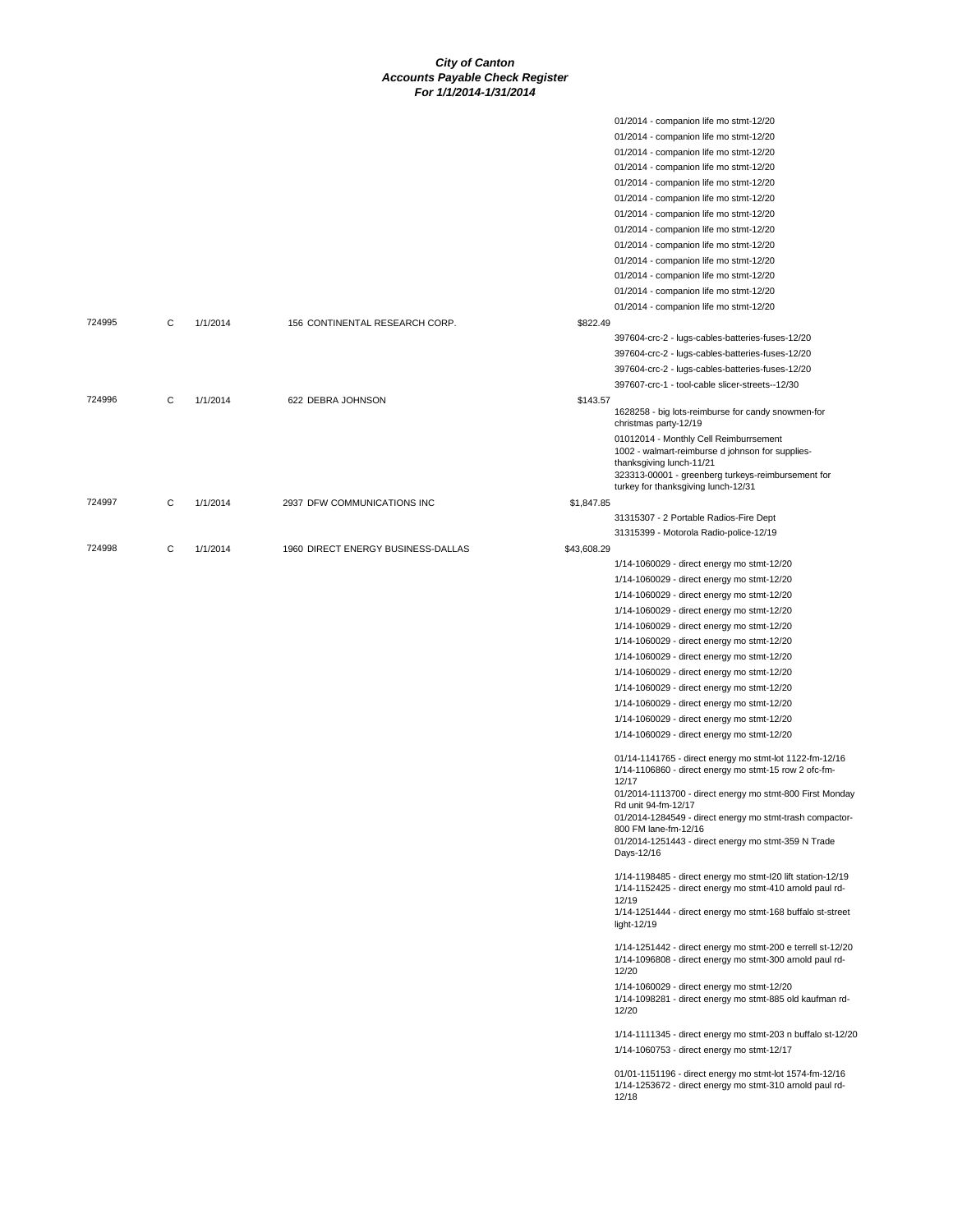|        |   |          |                                               |            | 1/14-1299260 - 139 1st Monday lane-direct energy mo stmt-<br>fm-12/16            |
|--------|---|----------|-----------------------------------------------|------------|----------------------------------------------------------------------------------|
|        |   |          |                                               |            | 1/14-1060029 - direct energy mo stmt-12/20                                       |
|        |   |          |                                               |            | 1/14-1060519 - direct energy mo stmt-12/17                                       |
|        |   |          |                                               |            | 1/14-1060519 - direct energy mo stmt-12/17                                       |
|        |   |          |                                               |            | 1/14-1060519 - direct energy mo stmt-12/17                                       |
|        |   |          |                                               |            | 1/14-1060519 - direct energy mo stmt-12/17                                       |
|        |   |          |                                               |            | 1/14-1060856 - direct energy mo stmt-12/17                                       |
|        |   |          |                                               |            | 1/14-1060856 - direct energy mo stmt-12/17                                       |
|        |   |          |                                               |            | 1/14-1060856 - direct energy mo stmt-12/17                                       |
|        |   |          |                                               |            | 1/14-1060856 - direct energy mo stmt-12/17                                       |
|        |   |          |                                               |            | 1/14-1060753 - direct energy mo stmt-12/17                                       |
|        |   |          |                                               |            | 1/14-1060029 - direct energy mo stmt-12/20                                       |
|        |   |          |                                               |            | 1/14-1060029 - direct energy mo stmt-12/20                                       |
|        |   |          |                                               |            | 1/14-1060029 - direct energy mo stmt-12/20                                       |
|        |   |          |                                               |            | 1/14-1060029 - direct energy mo stmt-12/20                                       |
|        |   |          |                                               |            | 1/14-1060282 - direct energy mo stmt-12/18                                       |
|        |   |          |                                               |            | 1/14-1060856 - direct energy mo stmt-12/17                                       |
|        |   |          |                                               |            | 1/14-1060753CR - direct energy mo stmt-12/17                                     |
|        |   |          |                                               |            | 1/14-1060753 - direct energy mo stmt-12/17                                       |
|        |   |          |                                               |            | 1/14-1060753 - direct energy mo stmt-12/17                                       |
|        |   |          |                                               |            | 1/14-1060753 - direct energy mo stmt-12/17                                       |
|        |   |          |                                               |            | 1/14-1060753 - direct energy mo stmt-12/17                                       |
|        |   |          |                                               |            | 1/14-1060753 - direct energy mo stmt-12/17                                       |
|        |   |          |                                               |            | 1/14-1060753CR - direct energy mo stmt-12/17                                     |
| 725000 | С | 1/1/2014 | 319 EAGER BEAVER                              | \$475.00   |                                                                                  |
|        |   |          |                                               |            | 640001 - 1/2 day tree removal-fm-12/29                                           |
| 725001 | C | 1/1/2014 | 826 EAST TEXAS CABLE                          | \$158.84   |                                                                                  |
|        |   |          |                                               |            | 1/14-005299 - monthly internet-fire dept-12/23                                   |
|        |   |          |                                               |            | 1/14-007109 - monthly internet-survelliance acct-police-1/10                     |
|        |   |          |                                               |            | 1/14-005350 - monthly cable stmt-police-1/10                                     |
| 725002 | C | 1/1/2014 | 1790 EAST TEXAS FLYING SERVICE, INC.          | \$1,500.00 |                                                                                  |
|        |   |          |                                               |            |                                                                                  |
|        |   |          |                                               |            | 559 - Shared Exp-Liability Ins on Helicopter-police-12/16                        |
| 725003 | C | 1/1/2014 | 411 EAST TEXAS RADIATOR                       | \$640.00   |                                                                                  |
|        |   |          |                                               |            | 12172013 - Unit PD71-Replace Catalytic Convertors-12/17                          |
| 725004 | C | 1/1/2014 | 2722 Emergency Services Marketing Corp., Inc. | \$800.00   |                                                                                  |
|        |   |          |                                               |            |                                                                                  |
|        |   |          |                                               |            | 12302013 - 1 year agreement-pager to cell-fire dept-12/30                        |
| 725005 | C | 1/1/2014 | 1013 E-SOFTSYS LLC                            | \$710.00   |                                                                                  |
|        |   |          |                                               |            | 20646 - booth tracker monthly support-FM-12/31                                   |
| 725006 | C | 1/1/2014 | 2995 ALL STAR FORD CANTON                     | \$792.04   |                                                                                  |
|        |   |          |                                               |            | 5001319 - unit PD21-strut tensions-police-12/13                                  |
|        |   |          |                                               |            | 5001329 - unit PD01-ignition coil-spark plugs-police-12/17                       |
|        |   |          |                                               |            | 5001329 - unit PD01-ignition coil-spark plugs-police-12/17                       |
|        |   |          |                                               |            | 5001335 - unit PD71-mount strut-shock suspensions-                               |
|        |   |          |                                               |            | insulator-police-12/19                                                           |
| 725007 | C | 1/1/2014 | 381 GARY BURTON ENGINEERING, INC.             | \$750.00   |                                                                                  |
|        |   |          |                                               |            | 01012014 - MONTHLY RETAINER SERVICES                                             |
| 725008 | C | 1/1/2014 | 2992 GAS AND SUPPLY                           | \$17.55    |                                                                                  |
|        |   |          |                                               |            | 41286 - 5.4 gallons propane for grill-12/19                                      |
| 725009 | C | 1/1/2014 | 1036 GRAFIX SHOPPE                            | \$468.74   |                                                                                  |
|        |   |          |                                               |            | 90791 - relective vehicle graphic kit-unit 31-police-12/5                        |
| 725010 | C | 1/1/2014 | 42 GW OIL COMPANY                             | \$640.00   |                                                                                  |
|        |   |          |                                               |            | 12042013 - 200 gal @3.20-diesel-fuel tank at shop-utilities-<br>12/4             |
| 725011 | C | 1/1/2014 | 2969 H & B ENGINEERING LLC                    | \$9,550.00 |                                                                                  |
|        |   |          |                                               |            | 002-12202013 - Plaza Roof Modications-fin eng design-                            |
|        |   |          |                                               |            | 33%-12/20                                                                        |
|        |   |          |                                               |            | 006-12202013 - 12"Water Main-Tyler St to Wynne-Eng<br>Svcs-fin eng 65%-12/20     |
|        |   |          |                                               |            | 004-12202013 - Lock & Leave Bldg 2-final eng-25% comp-                           |
|        |   |          |                                               |            | 12/20                                                                            |
| 725012 | C | 1/1/2014 | 858 H AND H CLEANING SERVICE                  | \$880.00   |                                                                                  |
|        |   |          |                                               |            | 0013122-12/2013 - h&h cleaning svcs mo stmt-office<br>cleaning-sr cit bldg-12/20 |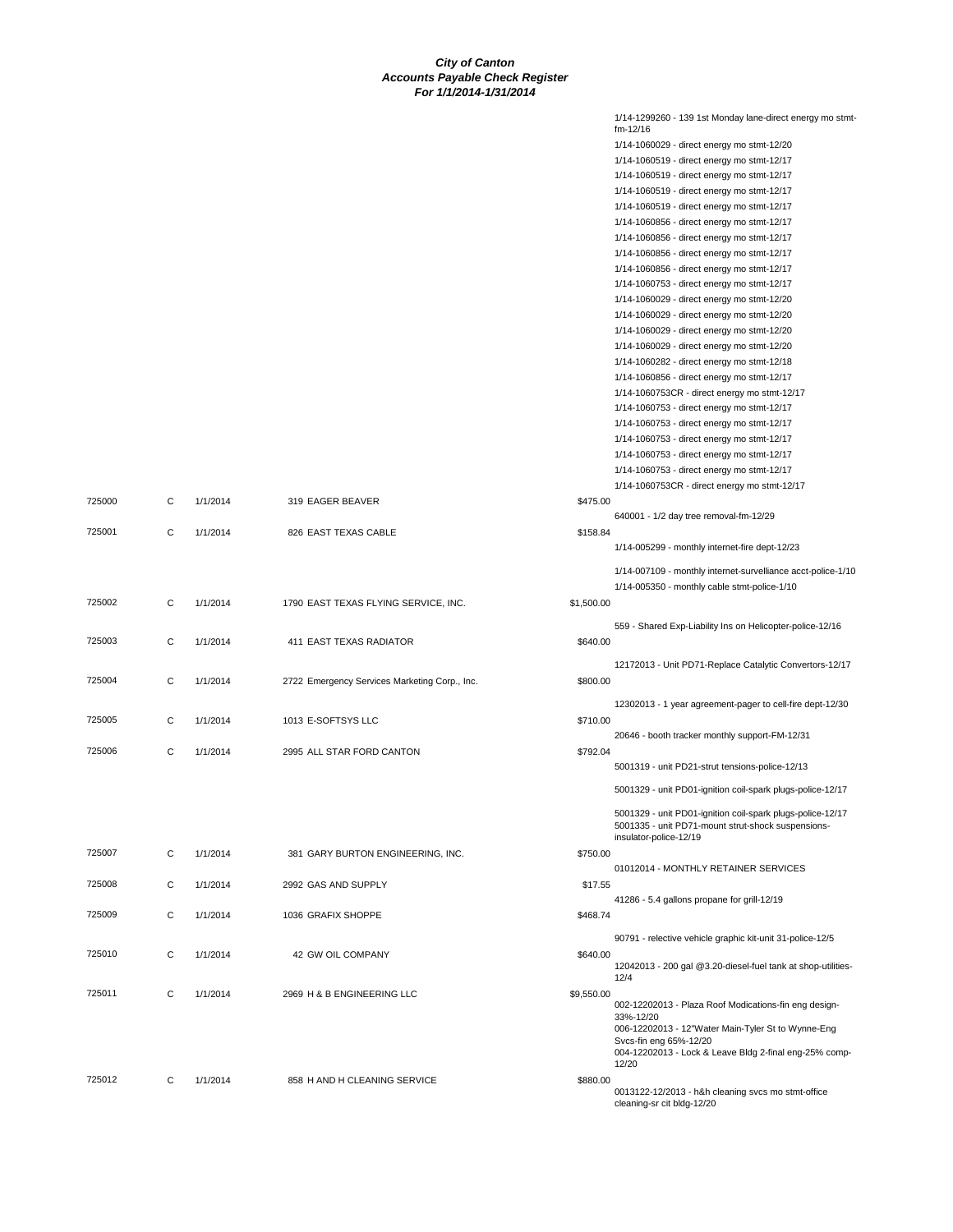|        |             |          |                                  | 0013122 - office cleaning-coc-dec 2013                        |
|--------|-------------|----------|----------------------------------|---------------------------------------------------------------|
| 725013 | С           | 1/1/2014 | 44 HACH COMPANY                  | \$351.50                                                      |
|        |             |          |                                  | 8617104 - chlorine-ammonia-reagents-water plant-12/17         |
| 725014 | C           | 1/1/2014 | 1671 HEALTH CARE SERVICE CORP    | \$34,843.19                                                   |
|        |             |          |                                  | 1/14 - blue cross mo stmt-jan 2014                            |
|        |             |          |                                  | 1/14 - blue cross mo stmt-jan 2014                            |
|        |             |          |                                  | 1/14 - blue cross mo stmt-jan 2014                            |
|        |             |          |                                  | 1/14 - blue cross mo stmt-jan 2014                            |
|        |             |          |                                  | 1/14 - blue cross mo stmt-jan 2014                            |
|        |             |          |                                  | 1/14 - blue cross mo stmt-jan 2014                            |
|        |             |          |                                  | 1/14cr - blue cross mo stmt-m warren-jan 2014                 |
|        |             |          |                                  | 1/14 - blue cross mo stmt-jan 2014                            |
|        |             |          |                                  | 1/14 - blue cross mo stmt-jan 2014                            |
|        |             |          |                                  | 1/14 - blue cross mo stmt-jan 2014                            |
|        |             |          |                                  | 1/14 - blue cross mo stmt-jan 2014                            |
|        |             |          |                                  | 1/14 - blue cross mo stmt-jan 2014                            |
|        |             |          |                                  | 1/14 - blue cross mo stmt-jan 2014                            |
|        |             |          |                                  | 1/14 - blue cross mo stmt-jan 2014                            |
|        |             |          |                                  |                                                               |
|        |             |          |                                  | 1/14 - blue cross mo stmt-jan 2014                            |
|        |             |          |                                  | 1/14 - blue cross mo stmt-jan 2014                            |
|        |             |          |                                  | 1/14 - blue cross mo stmt-jan 2014                            |
|        |             |          |                                  | 1/14 - blue cross mo stmt-jan 2014                            |
|        |             |          |                                  | 1/14 - blue cross mo stmt-jan 2014                            |
|        |             |          |                                  | 1/14 - blue cross mo stmt-jan 2014                            |
|        |             |          |                                  | 1/14 - blue cross mo stmt-jan 2014                            |
|        |             |          |                                  | 1/14 - blue cross mo stmt-jan 2014                            |
|        |             |          |                                  | 1/14 - blue cross mo stmt-jan 2014                            |
|        |             |          |                                  | 1/14 - blue cross mo stmt-jan 2014                            |
|        |             |          |                                  | 1/14 - blue cross mo stmt-jan 2014                            |
| 725015 | C           | 1/1/2014 | 111 HELEN PEACE                  | \$16.67                                                       |
|        |             |          |                                  | 01012014 - FIREMAN'S PENSION                                  |
| 725016 | C           | 1/1/2014 | 46 HICKMAN ELECTRIC & PUMP       | \$672.50                                                      |
|        |             |          |                                  | 003341 - switchover regular-water plant-11/1                  |
|        |             |          |                                  | 003368 - solenoid-check gas chlorinator-water plant-11/18     |
|        |             |          |                                  |                                                               |
|        |             |          |                                  | 003368 - solenoid-check gas chlorinator-water plant-11/18     |
| 725017 | C           | 1/1/2014 | 121 HOWARD PAUL STEGALL          | \$25.00                                                       |
|        |             |          |                                  | 01012014 - MO FIREMAN'S PENSION                               |
| 725018 | C           | 1/1/2014 | 113 J L PEACE                    | \$25.00                                                       |
|        |             |          |                                  | 01012014 - MO FIREMAN'S PENSION                               |
| 725019 | C           | 1/1/2014 | 168 JIMMY PEACE                  | \$25.00                                                       |
|        |             |          |                                  | 01012014 - MO FIREMANS PENSION                                |
| 725020 | C           | 1/1/2014 | 302 JOEY PEACE                   | \$25.00                                                       |
|        |             |          |                                  | 01012014 - MO FIREMANS PENSION                                |
| 725021 | $\mathbf C$ | 1/1/2014 | 1555 JOHN PROUGH                 | \$42.00                                                       |
|        |             |          |                                  | 01012014 - CELL REIMBURSEMENT                                 |
| 725022 | C           | 1/1/2014 | 238 JULIE SEYMORE                | \$42.00                                                       |
|        |             |          |                                  |                                                               |
|        |             |          |                                  | 01012014 - MONTHLY CELL PHONE REIMBURSEMENT                   |
| 725023 | C           | 1/1/2014 | 141 KILGORE COLLEGE              | \$35.00                                                       |
|        |             |          |                                  | 44400 - d villarreal-intermediate crisis communication-police |
|        |             |          |                                  | 12/12                                                         |
| 725024 | С           | 1/1/2014 | 1726 LA DEANIA JONES             | \$42.00                                                       |
|        |             |          |                                  | 01012014 - monthly cell phone reimbursement                   |
| 725025 | C           | 1/1/2014 | 700 LAW ENFORCEMENT SYSTEMS INC  | \$59.00                                                       |
|        |             |          |                                  | 183079 - evidence labels-tags-police-12/17                    |
| 725026 | С           | 1/1/2014 | 292 LILIA V DURHAM               | \$42.00                                                       |
|        |             |          |                                  | 01012014 - MO CELL REIMBURSEMENT                              |
| 725027 | C           | 1/1/2014 | 356 LINDA BOSTON                 | \$42.00                                                       |
|        |             |          |                                  | 01012014 - MO CELL REIMBURSEMENT                              |
| 725028 | C           | 1/1/2014 | 1132 MIKE KING                   | \$42.00                                                       |
|        |             |          |                                  | 01012014 - MONTHLY CELL REIMBURSEMENT                         |
| 725029 | C           | 1/1/2014 | 59 MITCHELL WELDING SUPPLY       | \$60.00                                                       |
|        |             |          |                                  | r1856 - oxygen cylinder rentals-utlities-12/27                |
| 725030 | С           | 1/1/2014 | 2796 MR D'S 10 MINUTE OIL CHANGE | \$629.04                                                      |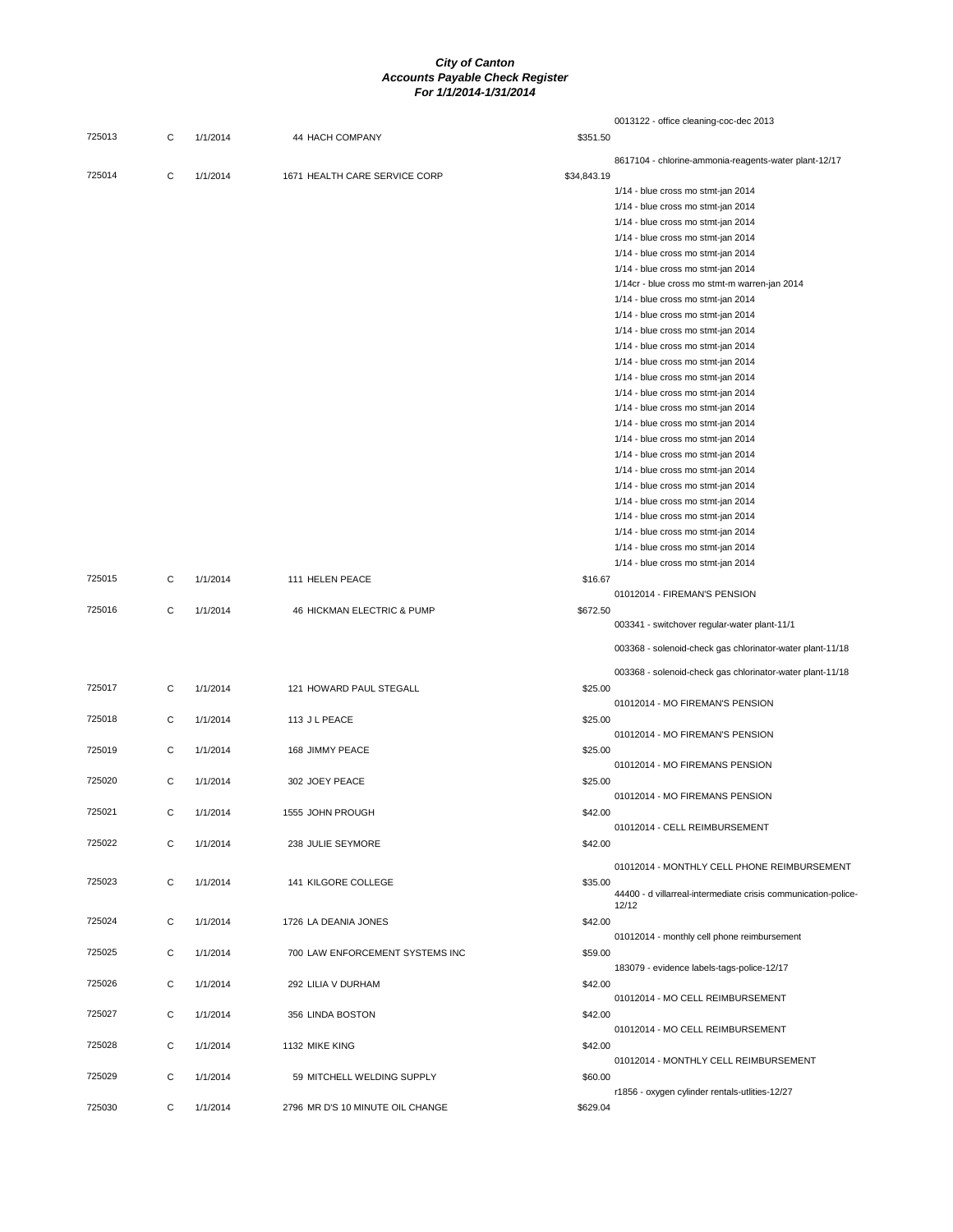|        |   |          |                                              |              | 2675 - engine 2-oil change/svc-fire dept-11/18                                                                                                                                                                                                                      |
|--------|---|----------|----------------------------------------------|--------------|---------------------------------------------------------------------------------------------------------------------------------------------------------------------------------------------------------------------------------------------------------------------|
|        |   |          |                                              |              | 2668 - brush truck 1-oil change/svc-fire dept-11/18                                                                                                                                                                                                                 |
|        |   |          |                                              |              | 2387 - booster 1-oil change-fire dept-11/12                                                                                                                                                                                                                         |
|        |   |          |                                              |              | 2384 - brush truck 1-oil change-fire dept-11/12                                                                                                                                                                                                                     |
| 725031 | С | 1/1/2014 | 2978 NEOPOST USA INC                         | \$1,293.55   |                                                                                                                                                                                                                                                                     |
|        |   |          |                                              |              | 14120690 - ink cartridge for postage meter-coc-12/17<br>n4394492 - TPASS Contract #985-L1 for IS440 w/WP5<br>feeder-60 mos w/maint agreement @ 94.63 mo/5 ann<br>payments                                                                                           |
| 725032 | С | 1/1/2014 | 3036 ORKIN PEST CONTROL                      | \$240.00     |                                                                                                                                                                                                                                                                     |
|        |   |          |                                              |              | 89805960 - monthly pest control-senior citizens bldg-12/19<br>89805950 - monthly pest control-city hall-12/18<br>89805948 - monthly pest control-police-12/19<br>89805952 - monthly pest control-log cabin-12/19<br>89805956 - monthly pest control-fire dept-12/18 |
|        |   |          |                                              |              | 89805954 - monthly pest control-blackwell house-12/19<br>89805977 - monthly pest control-coc-12/19                                                                                                                                                                  |
|        |   |          |                                              |              | 89805962 - monthly pest control-plaza museum-12/19                                                                                                                                                                                                                  |
| 725033 | C | 1/1/2014 | 3068 PHOENIX FABRICATORS AND ERECTORS INC    | \$161,847.69 |                                                                                                                                                                                                                                                                     |
|        |   |          |                                              |              |                                                                                                                                                                                                                                                                     |
|        |   |          |                                              |              | 12302013 - elevated storage tank-75% completed-12/26                                                                                                                                                                                                                |
| 725034 | C | 1/1/2014 | 84 POSTMASTER                                | \$200.00     | 12202013 - first class mail-presort permit renewal-permit<br>171-12/20                                                                                                                                                                                              |
|        |   |          |                                              |              |                                                                                                                                                                                                                                                                     |
| 725035 | C | 1/1/2014 | 3135 RICK'S MOWING SERVICE                   | \$600.00     |                                                                                                                                                                                                                                                                     |
|        |   |          |                                              |              | 12232013 - cemetery maintenance-dec 2013                                                                                                                                                                                                                            |
| 725036 | С | 1/1/2014 | 322 RUBY NORMAN                              | \$16.67      |                                                                                                                                                                                                                                                                     |
|        |   |          |                                              |              | 01012014 - FIREMAN'S PENSION                                                                                                                                                                                                                                        |
| 725037 | C | 1/1/2014 | 2480 SAFETY-KLEEN                            | \$169.02     |                                                                                                                                                                                                                                                                     |
|        |   |          |                                              |              | 62318577 - washer solvent-utility barn-12/12                                                                                                                                                                                                                        |
| 725038 | C | 1/1/2014 | 1336 STANGER SURVEYING                       | \$3,600.00   |                                                                                                                                                                                                                                                                     |
|        |   |          |                                              |              |                                                                                                                                                                                                                                                                     |
|        |   |          |                                              |              | c130240 - surveying for Lock n Leave Bldg #2-12/17                                                                                                                                                                                                                  |
| 725039 | C | 1/1/2014 | 269 TENNANT SALES & SERVICE CO.              | \$673.84     | 912069116 - unit 123-replace dust filter-rotated brushes-fm-<br>12/19<br>912069115 - unit 122-change side squeegees-rotate rear                                                                                                                                     |
|        |   |          |                                              |              | squeegees-12/19                                                                                                                                                                                                                                                     |
| 725040 | C | 1/1/2014 | 2206 TERRIT ELLIS                            | \$150.00     |                                                                                                                                                                                                                                                                     |
|        |   |          |                                              |              | 12302013 - cleaning service 12/23-12/30-13-oolice                                                                                                                                                                                                                   |
| 725041 | С | 1/1/2014 | 1049 TEXAS PARKS AND WILDLIFE                | \$1,250.00   |                                                                                                                                                                                                                                                                     |
|        |   |          |                                              |              | 12302013 - rainbow trout program-12/30                                                                                                                                                                                                                              |
| 725042 | C | 1/1/2014 | 243 TEXAS POLICE CHIEF ASSOCIATION           | \$170.00     |                                                                                                                                                                                                                                                                     |
|        |   |          |                                              |              |                                                                                                                                                                                                                                                                     |
|        |   |          |                                              |              | 122013 - 2014 membership-mike echols-police dept-12/31                                                                                                                                                                                                              |
| 725043 | C | 1/1/2014 | 114 THOMAS MILFORD                           | \$25.00      |                                                                                                                                                                                                                                                                     |
|        |   |          |                                              |              | 01012014 - MO FIREMAN'S PENSION                                                                                                                                                                                                                                     |
| 725044 | С | 1/1/2014 | 740 TOM PERRY                                | \$42.00      |                                                                                                                                                                                                                                                                     |
|        |   |          |                                              |              | 01012014 - MONTHLY CELL PHONE REIMBURSEMENT                                                                                                                                                                                                                         |
|        |   |          |                                              |              |                                                                                                                                                                                                                                                                     |
| 725045 | С | 1/1/2014 | 2716 TRINITY MOTHER FRANCES HEALTH & FITNESS | \$400.00     | crp10-12022013 - tmf health club membership dues-dec<br>2013                                                                                                                                                                                                        |
|        |   |          |                                              |              | crp10-12022013 - tmf health club membership dues-dec                                                                                                                                                                                                                |
|        |   |          |                                              |              | 2013                                                                                                                                                                                                                                                                |
|        |   |          |                                              |              | crp10-11022013 - tmf health club membership dues-nov<br>2013                                                                                                                                                                                                        |
|        |   |          |                                              |              | crp10-12022013 - tmf health club membership dues-dec<br>2013                                                                                                                                                                                                        |
|        |   |          |                                              |              | crp10-12022013 - tmf health club membership dues-dec                                                                                                                                                                                                                |
|        |   |          |                                              |              | 2013                                                                                                                                                                                                                                                                |
|        |   |          |                                              |              | crp10-12022013 - tmf health club membership dues-dec                                                                                                                                                                                                                |
|        |   |          |                                              |              | 2013<br>crp10-12022013 - tmf health club membership dues-dec                                                                                                                                                                                                        |
|        |   |          |                                              |              | 2013                                                                                                                                                                                                                                                                |
|        |   |          |                                              |              | crp10-12022013 - tmf health club membership dues-dec                                                                                                                                                                                                                |
|        |   |          |                                              |              | 2013                                                                                                                                                                                                                                                                |
|        |   |          |                                              |              | crp10-11022013 - tmf health club membership dues-nov                                                                                                                                                                                                                |

crp10-11022013 - tmf health club membership dues-nov 2013 crp10-11022013 - tmf health club membership dues-nov 2013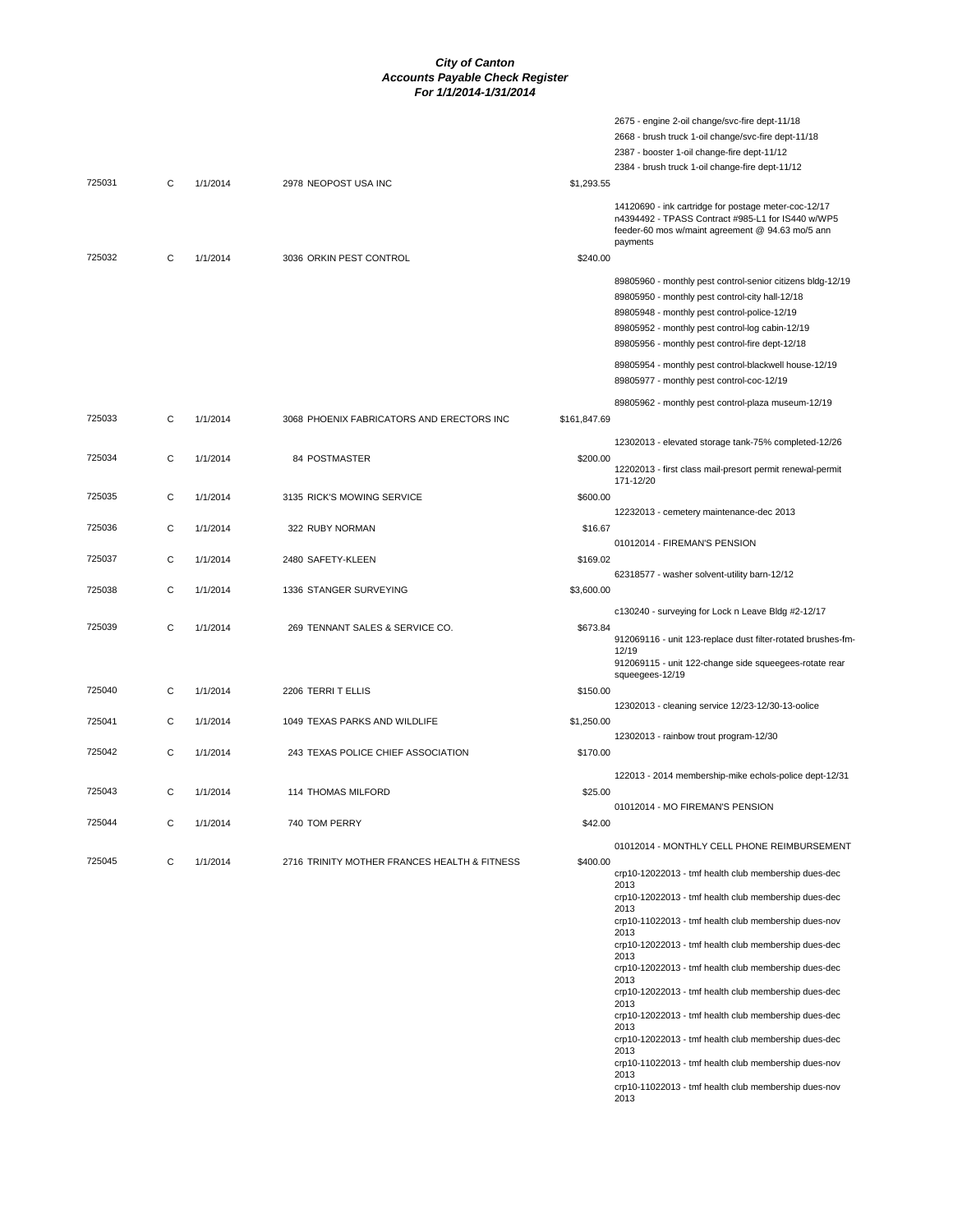|        |   |          |                                   |            | crp10-11022013 - tmf health club membership dues-nov<br>2013                                                |
|--------|---|----------|-----------------------------------|------------|-------------------------------------------------------------------------------------------------------------|
|        |   |          |                                   |            | crp10-11022013 - tmf health club membership dues-nov                                                        |
| 725046 | C | 1/1/2014 | 79 TRINITY VALLEY ELEC COOP       | \$20.00    | 2013                                                                                                        |
|        |   |          |                                   |            | 1/14-30043297006 - tvec mo stmt-fm 2909-water well-12/13                                                    |
| 725047 | С | 1/1/2014 | 117 TROYCE CASEY                  | \$25.00    |                                                                                                             |
|        |   |          |                                   |            | 01012014 - MO FIREMAN'S PENSION                                                                             |
| 725048 | С | 1/1/2014 | 200 UNITED SYSTEMS TECHNOLOGY INC | \$310.00   | 77075 - w-2s-w-2 envelopes-1099s-admin-12/17                                                                |
|        |   |          |                                   |            | 77075 - w-2s-w-2 envelopes-1099s-admin-12/17                                                                |
| 725049 | C | 1/1/2014 | 844 USA BLUE BOOK                 | \$962.29   |                                                                                                             |
| 725050 | С | 1/1/2014 | 218 VAN ZANDT INTERNET            | \$40.00    | 225402 - 6 gpd 250 psi pump-water plant-12/17                                                               |
|        |   |          |                                   |            | i18453 - cantontex.com monthly domain hosting-12/26                                                         |
| 725051 | C | 1/1/2014 | 139 VERIZON SOUTHWEST             | \$191.93   |                                                                                                             |
|        |   |          |                                   |            | 01/13-130314 - verizon mo stmt-dry loop water tanks-12/19                                                   |
|        |   |          |                                   |            | 1/14-000331 - 903-567-7805 verizon mo stmt-fm-12/13                                                         |
|        |   |          |                                   |            | 1/14-040930 - verizon mo stmt-blackwell museum-12/16                                                        |
| 725052 | С | 1/1/2014 | 2966 VZCM INC                     | \$500.00   |                                                                                                             |
|        |   |          |                                   |            | 01012014 - Monthly Maintenance                                                                              |
| 725053 | C | 1/1/2014 | 105 WALMART COMMUNITY/RFCSLLC     | \$1,116.97 |                                                                                                             |
|        |   |          |                                   |            | 06053 - printer cart-water for testing-detergent-wwtp-11/25                                                 |
|        |   |          |                                   |            | 03026 - air filters-protectant-rit dye-fire dept-11/19                                                      |
|        |   |          |                                   |            | 08088 - coffee-dish soap-sugar-cleaner-fire dept-11/18                                                      |
|        |   |          |                                   |            | 00450 - coffee-detergent-wipes-sugar-fire dept-11/27<br>09305 - employee Christmas lunch-decorations-admin- |
|        |   |          |                                   |            | 12/10                                                                                                       |
|        |   |          |                                   |            | 06920 - utility hook-tissue-paper-towels-coc-11/27                                                          |
|        |   |          |                                   |            | 06053 - printer cart-water for testing-detergent-wwtp-11/25                                                 |
|        |   |          |                                   |            | 04138 - oil-slowcook liner-toilet paper-admin-11/21<br>04138 - oil-slowcook liner-toilet paper-admin-11/21  |
|        |   |          |                                   |            | 00913 - fryer-greenery-employee Thanksgiving lunch-admin-<br>11/20                                          |
|        |   |          |                                   |            | 00630 - tool kit-shop vac-detergent-(2) shelfs-animal shelter-<br>11/13                                     |
|        |   |          |                                   |            | 00630 - tool kit-shop vac-detergent-(2) shelfs-animal shelter-                                              |
|        |   |          |                                   |            | 11/13<br>05559 - employee Thanksgiving lunch-admin-11/19                                                    |
|        |   |          |                                   |            |                                                                                                             |
| 725054 | С | 1/1/2014 | 212 WILLIAM SUMMITT               | \$50.00    | 06053 - printer cart-water for testing-detergent-wwtp-11/25                                                 |
|        |   |          |                                   |            | 01012014 - MEALS ON WHEELS                                                                                  |
| 725055 | C | 1/1/2014 | 2974 WILLIAMS SCOTSMAN INC        | \$529.20   |                                                                                                             |
| 725056 | C | 1/1/2014 | 3108 ZELMA TAWATER                | \$16.67    | 01012014 - rental of temporary offfice building                                                             |
|        |   |          |                                   |            | 01012014 - Fireman's Pension                                                                                |
| 725057 | С | 1/9/2014 | 3011 AMANDA WHEELER               | \$65.25    |                                                                                                             |
| 725058 | C | 1/9/2014 | 3096 CHARLES BELL II              | \$58.00    | 01092014 - fm independent contract labor-1/6/14                                                             |
|        |   |          |                                   |            | 01092014 - fm independent contract labor-1/7/14                                                             |
| 725059 | С | 1/9/2014 | 1903 CHARLES CUNNINGHAM           | \$123.25   |                                                                                                             |
|        |   |          |                                   |            | 01092014 - fm independent contract labor-1/6-1/7/14                                                         |
| 725060 | C | 1/9/2014 | 3092 CHARLES W BROWN              | \$123.25   |                                                                                                             |
|        |   |          |                                   |            | 01092014 - fm independent contract labor-1/6-1/7/14                                                         |
| 725061 | C | 1/9/2014 | 3001 DONALD W WHEELER             | \$123.25   |                                                                                                             |
| 725062 | C |          |                                   |            | 01092014 - fm independent contract labor-1/6-1/7/14                                                         |
|        |   | 1/9/2014 | 3150 ELLEN WHEELER                | \$58.00    | 01092014 - fm independent contract labor-1/7/14                                                             |
| 725063 | С | 1/9/2014 | 1841 FREDRICK MARONEY             | \$123.25   |                                                                                                             |
|        |   |          |                                   |            |                                                                                                             |

01092014 - fm independent contract labor-1/6-1/7/14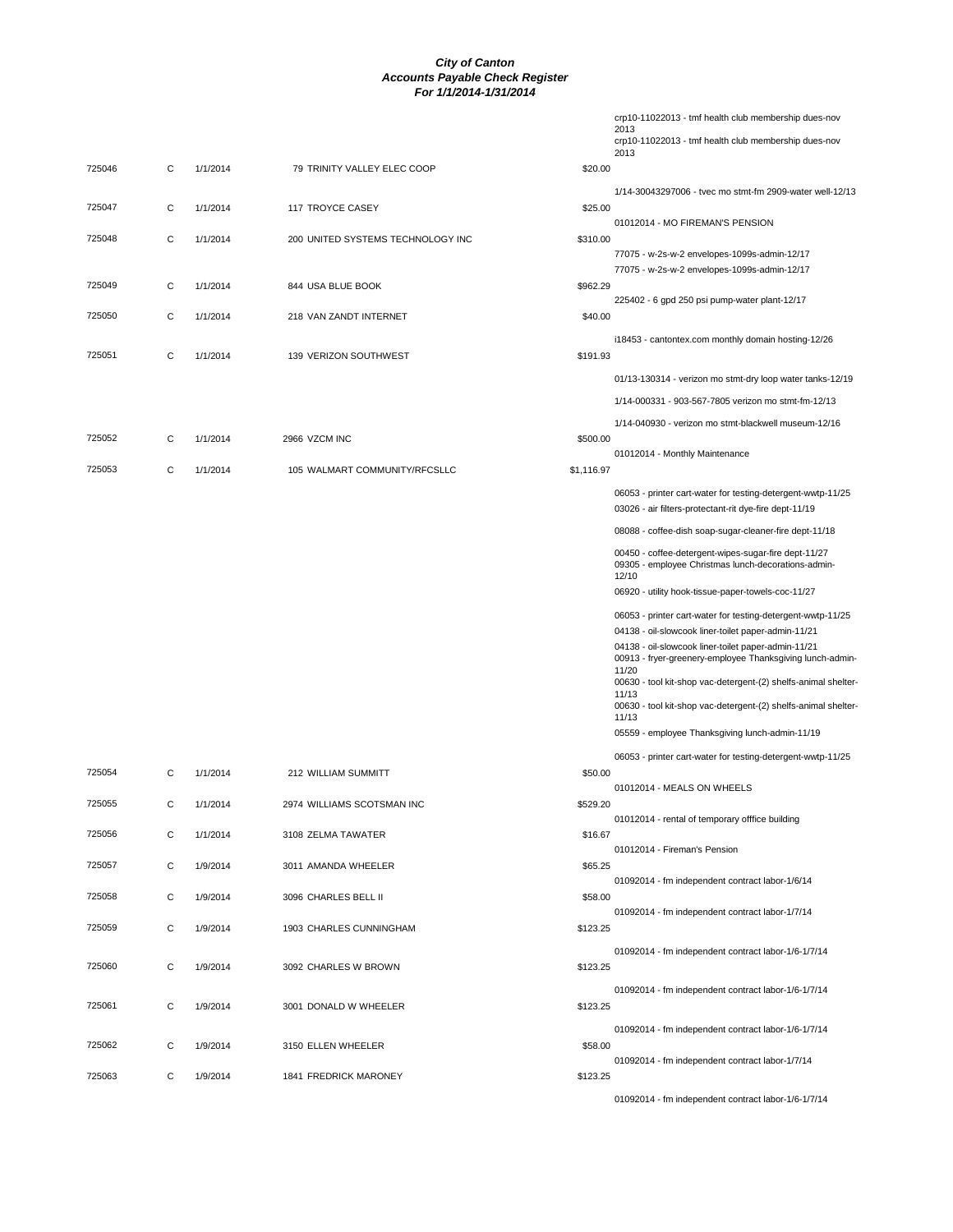| 725064 | C            | 1/9/2014  | 2844 JERRY OSBURN                 | \$123.25                                                                                                       |
|--------|--------------|-----------|-----------------------------------|----------------------------------------------------------------------------------------------------------------|
| 725065 | C            | 1/9/2014  | 63 JESSIE STANFORD                | 01092014 - fm independent contract labor-1/6-1/7/14<br>\$123.25                                                |
| 725066 | C            | 1/9/2014  | 3112 JOSH ADDISON                 | 01092014 - fm independent contract labor-1/6-1/7/14<br>\$123.25                                                |
|        |              |           |                                   | 01092014 - fm independent contract labor-1/6-1/7/14                                                            |
| 725067 | C            | 1/9/2014  | 2997 JUSTIN WHEELER               | \$123.25<br>01092014 - fm independent contract labor-1/6-1/7/14                                                |
| 725068 | C            | 1/9/2014  | 3149 MICHAEL WEAVER               | \$123.25<br>01092014 - fm independent contract labor-1/6-1/7/14                                                |
| 725069 | C            | 1/9/2014  | 3131 NATHAN HILTY                 | \$65.25<br>01092014 - fm independent contract labor-1/6/14                                                     |
| 725070 | C            | 1/9/2014  | 3000 PAMELA WEAVER                | \$123.25<br>01092014 - fm independent contract labor-1/6-1/7/14                                                |
| 725071 | C            | 1/9/2014  | 3113 PAUL ROGERS                  | \$123.25                                                                                                       |
| 725072 | C            | 1/9/2014  | 2984 PEGGY SUE CLARK              | 01092014 - fm independent contract labor-1/6-1/7/14<br>\$123.25                                                |
| 725073 | C            | 1/9/2014  | 1659 RONALD WRIGHT                | 01092014 - fm independent contract labor-1/6-1/7/14<br>\$123.25                                                |
| 725074 | C            | 1/9/2014  | 374 SANDRA HOWARD                 | 01092014 - fm independent contract labor-1/6-1/7/14<br>\$123.25                                                |
|        |              |           |                                   | 01092014 - fm independent contract labor-1/6-1/7/14                                                            |
| 725075 | C            | 1/9/2014  | 3151 SARA ESLINGER                | \$123.25<br>01092014 - fm independent contract labor-1/6-1/7/14                                                |
| 725076 | С            | 1/9/2014  | 3091 SHELLIE DODSON               | \$58.00<br>01092014 - fm independent contract labor-1/7/14                                                     |
| 725077 | C            | 1/9/2014  | 3148 SUSAN ESLINGER               | \$123.25<br>01092014 - fm independent contract labor-1/6-1/7/14                                                |
| 725078 | C            | 1/9/2014  | 2827 TIM JOHNSON                  | \$123.25                                                                                                       |
| 725079 | С            | 1/10/2014 | 3007 1ST IN DESIGN LLC            | 01092014 - fm independent contract labor-1/6-1/7/14<br>\$61.32<br>2014-014 - 12 vinyl decals-fm-1/9            |
| 725080 | C            | 1/10/2014 | 422 AMERICAN HERITAGE LIFE INS CO | \$171.40<br>012014 - monthly cancer billing stmt-12/30                                                         |
|        |              |           |                                   | 012014 - monthly cancer billing stmt-12/30                                                                     |
|        |              |           |                                   | 012014 - monthly cancer billing stmt-12/30                                                                     |
|        |              |           |                                   | 012014 - monthly cancer billing stmt-12/30                                                                     |
|        |              |           |                                   | 012014 - monthly cancer billing stmt-12/30                                                                     |
| 725081 |              |           |                                   | 012014 - monthly cancer billing stmt-12/30                                                                     |
|        | С            | 1/10/2014 | 1058 APPLIED CONCEPTS, INC.       | \$119.00                                                                                                       |
| 725082 | C            | 1/10/2014 | 2834 ARK-LA-TEX I & E LLC         | 246389 - dual remote control w/screw latch-police-12/30<br>\$215.00                                            |
| 725083 | $\mathsf{C}$ | 1/10/2014 | 2981 BAUDVILLE INC                | 19 - change out ac breakers-plaza theater-12/27<br>\$202.50<br>2636867 - 20 personalized anniversary pins-empl |
| 725084 | C            | 1/10/2014 | 1264 BLAIR COMMUNICATIONS         | recognition-12/12<br>\$168.90                                                                                  |
| 725085 | C            | 1/10/2014 | 211 BORDERS & LONG OIL, INC.      | 83550 - replaced cracked lcd display-bad battery-radios-fm<br>12/31<br>\$383.46                                |
| 725086 | С            | 1/10/2014 | 1454 BUDGET BUSINESS SYSTEMS      | 35883 - diesel fuel-110 gal @3.486-fire dept-12/30<br>\$95.00                                                  |
|        |              |           |                                   | 008372 - cleared jam in printer-d phillips-1/2                                                                 |
| 725087 | C            | 1/10/2014 | 16 CANTON AUTO PARTS              | \$2,557.40                                                                                                     |
|        |              |           |                                   | 88529 - unit 100-air filter-utilities-12/11                                                                    |
|        |              |           |                                   | 88286 - unit 127-oil filter-parks-12/9                                                                         |
|        |              |           |                                   | 88172 - unit 100-wiper blades-utilities-12/6                                                                   |
|        |              |           |                                   | 88289 - carb cleaner-brake cleaner-12/9                                                                        |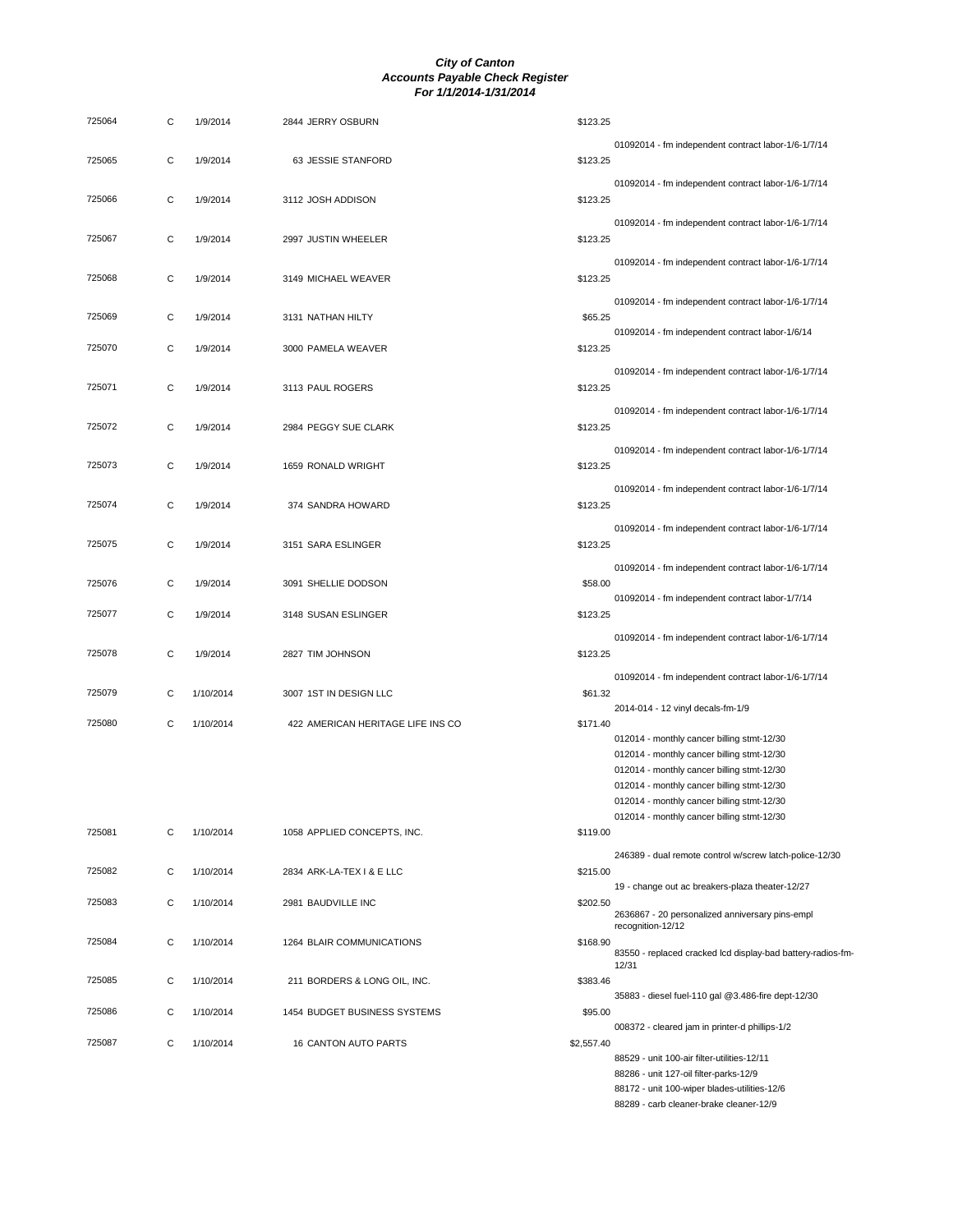|                              | 88293 - unit 127-transmission fluid-parks-12/9                                                                       |
|------------------------------|----------------------------------------------------------------------------------------------------------------------|
|                              | 88496 - unit 2-disc brake rotors-police-12/11                                                                        |
|                              | 88498 - unit 100-ignition switch-utilities-12/11                                                                     |
|                              | 88515 - unit 100- exchanged ignition switch-utilities-12/11                                                          |
|                              | 88528 - unit 10-thermal fan clutch-utilities-12/11                                                                   |
|                              | 88586 - unit 8-fuel pump relay-streets-12/12                                                                         |
|                              | 88655 - unit 10-motor mount-utilities-12/13                                                                          |
|                              | 87965 - brake pads-unit #1-police-12/4                                                                               |
|                              | 88655 - unit 10-motor mount-utilities-12/13                                                                          |
|                              | 88783 - windshield wiper fluid-utilities-12/16                                                                       |
|                              | 88784 - unit 71-oil change-police-12/16                                                                              |
|                              | 82511 - unit 7-ignition switch-streets-10/11                                                                         |
|                              | 88162 - unit 102-wiper blades-streets-12/6                                                                           |
|                              | 88400 - unit 100-ignition switch-utilities-12/10                                                                     |
|                              | 88065 - pd-k9 unit-transmission fluid-12/5                                                                           |
|                              | 87283 - oil change-unit 47-streets-11/26                                                                             |
|                              | 87381 - brakes-oil change-unit 0#1-police-11/27                                                                      |
|                              | 87881 - tubing to rewire lights-unit 102-streets-12/4                                                                |
|                              | 88016 - tailgate handle-unit 15-fm-12/5                                                                              |
|                              | 88011 - windshield wipers-oil change-unit 35-FM-12/5                                                                 |
|                              | 88034 - oil change-unit 72-police-12/5                                                                               |
|                              | 89603 - unit 102-(4)rotors-streets-12/31                                                                             |
|                              | 87870 - JB Kwik-welding-12/4                                                                                         |
|                              | 88161 - pd 73-oil change-police-12/6                                                                                 |
|                              | 88785 - unit 11-oil change-police-12/16                                                                              |
|                              | 88881 - unit 10-oil change-utilities-12/17                                                                           |
|                              | 89069 - antifreeze-pd units-12/20                                                                                    |
|                              | 89123 - unit 73-chassis-police-12/20                                                                                 |
|                              | 89218 - unit 100-fuse holder-utilities-12/23                                                                         |
|                              | 89561 - unit 125-(2) brake pads-utilities-12/31                                                                      |
|                              | 89562 - unit 102-brakes-streets-12/31                                                                                |
|                              | 88042 - fuel pump-oil-unit 73-police-12/5                                                                            |
| RLS POWERLIFTING<br>\$513.16 |                                                                                                                      |
|                              | 01042014 - fm independent parking contractor-1/4                                                                     |
|                              | 01052014 - fm independent parking contractor-1/5                                                                     |
| UDENT COUNCIL<br>\$237.88    |                                                                                                                      |
|                              | 01032014 - fm independent parking contractor-1/3                                                                     |
| \$351.96                     |                                                                                                                      |
|                              | 733933 - installed deadbolt on jail cell-police-1/6                                                                  |
|                              | 733932 - service call-repaired doors on jail-police-12/27                                                            |
| \$336.25<br>JIC              |                                                                                                                      |
|                              | 355850 - trifexis-canine maint diet-dino-police-12/5                                                                 |
|                              | 355850 - trifexis-canine maint diet-dino-police-12/5                                                                 |
|                              | 356611 - canine maint diet-annual exam-vaccinations-dino-                                                            |
|                              | police-12/19                                                                                                         |
| \$1,150.00                   |                                                                                                                      |
|                              | 7/13 - MOSTIPEND-replace ck 723538 orig issue 7/1/13                                                                 |
| \$42.00                      |                                                                                                                      |
|                              | 8-081440-03 Refund - Utility Billing Refund                                                                          |
| \$97.93                      |                                                                                                                      |
|                              |                                                                                                                      |
|                              | 7979-126801 - unit 4-wiper blades-courtesy lamp-fm-12/5                                                              |
|                              | 7979-127039 - unit 4-fuel cap-fm-12/12                                                                               |
|                              | 7979-126783 - torx bit set-to fix carts-fm-12/4                                                                      |
|                              | 7979-126642 - unit 15-extra clear beam-parks-12/2<br>7979-126602 - unit 15-standard capsule-mini lamp-parks-<br>12/2 |
|                              | 7979-127072 - unit 15-wiper blades-parks-12/13                                                                       |
| \$156.50                     |                                                                                                                      |
|                              | 01022014 - fm independent contract labor-1/2                                                                         |
| ΈS<br>\$94.44                |                                                                                                                      |
|                              | 332621737 - cobra admin-dec 2013                                                                                     |
| \$9.62                       |                                                                                                                      |
|                              | 4-042700-05 Refund - Utility Billing Refund                                                                          |

| 725090 | C            | 1/10/2014 | 3083 CANTON HIGH SCHOOL GIRLS POWERLIFTING | \$513.16   |
|--------|--------------|-----------|--------------------------------------------|------------|
| 725091 | $\mathbf{C}$ | 1/10/2014 | 2848 CANTON HIGH SCHOOL STUDENT COUNCIL    | \$237.88   |
| 725092 | C            | 1/10/2014 | 215 CANTON LOCKSMITH                       | \$351.96   |
| 725093 | $\mathbf{C}$ | 1/10/2014 | 19 CANTON VETERINARY CLINIC                | \$336.25   |
| 725094 | C            | 1/10/2014 | 20 CANTON VOLUNTEER FIRE                   | \$1,150.00 |
| 725095 | $\mathbf{C}$ | 1/10/2014 | 1363 CAROLYN WALTER                        | \$42.00    |
| 725096 | $\mathsf{C}$ | 1/10/2014 | 92 CARQUEST AUTO PARTS                     | \$97.93    |
|        |              |           |                                            |            |
|        |              |           |                                            |            |

| 7979-127072 - unit 15-wiper blades-parks- |
|-------------------------------------------|
|                                           |
| 01022014 - fm independent contract labor  |
|                                           |
| 332621737 - cobra admin-dec 2013          |
|                                           |
|                                           |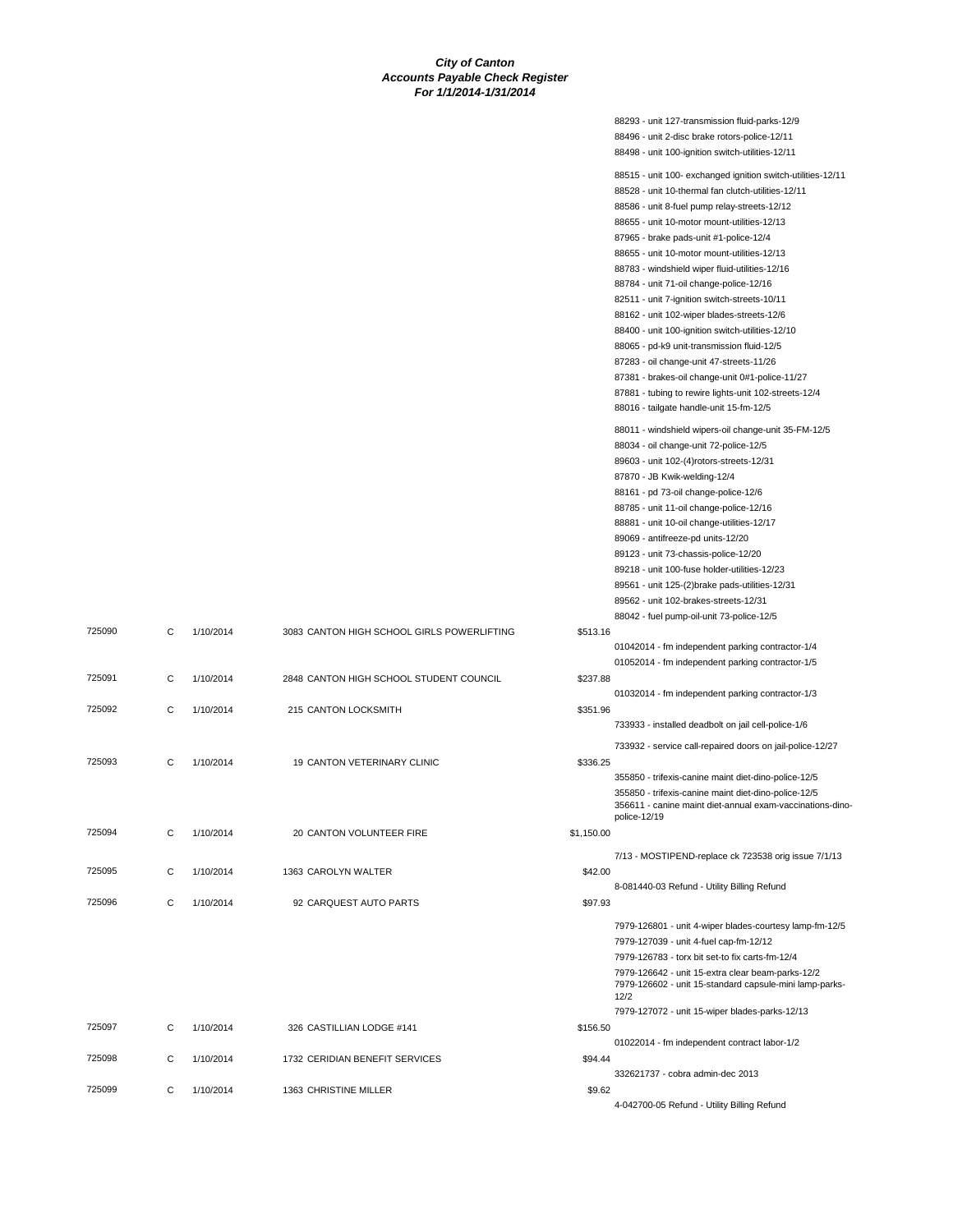| 725100 | С | 1/10/2014 | 3147 DAVID ALCANTARA               | \$23.00     | 13593 - refund overpmt of citation-docket CMC-I31560-muni<br>court-12/23                                  |
|--------|---|-----------|------------------------------------|-------------|-----------------------------------------------------------------------------------------------------------|
| 725101 | С | 1/10/2014 | 1363 DEANNE WALKER                 | \$4.53      | 5-051190 Refund - Utility Billing Refund                                                                  |
| 725102 | С | 1/10/2014 | 1960 DIRECT ENERGY BUSINESS-DALLAS | \$5,736.64  |                                                                                                           |
|        |   |           |                                    |             | 1/14-1060721 - direct energy mo stmt-1/2                                                                  |
|        |   |           |                                    |             | 1/14-1060721 - direct energy mo stmt-1/2                                                                  |
|        |   |           |                                    |             | 1/14-1060721 - direct energy mo stmt-1/2                                                                  |
| 725103 | С | 1/10/2014 | 1038 DOUGLAS BELZER                | \$600.00    | 1/14-1060721 - direct energy mo stmt-1/2                                                                  |
|        |   |           |                                    |             | 01052014 - food service inspections-fm-1/3-1/5/14                                                         |
| 725104 | С | 1/10/2014 | 32 DPC INDUSTRIES, INC.            | \$1,689.96  |                                                                                                           |
|        |   |           |                                    |             | 797004044-13 - (12) 150 gallon drums chlorine-water plant-<br>12/23                                       |
| 725105 | С | 1/10/2014 | 213 DUKO                           | \$10,275.82 |                                                                                                           |
|        |   |           |                                    |             | 155456 - 3450 gallons fuel-utility barn-12/31                                                             |
|        |   |           |                                    |             | 155456 - 3450 gallons fuel-utility barn-12/31                                                             |
|        |   |           |                                    |             | 155456 - 3450 gallons fuel-utility barn-12/31                                                             |
|        |   |           |                                    |             | 155456 - 3450 gallons fuel-utility barn-12/31                                                             |
|        |   |           |                                    |             | 155456 - 3450 gallons fuel-utility barn-12/31                                                             |
|        |   |           |                                    |             | 155456 - 3450 gallons fuel-utility barn-12/31                                                             |
|        |   |           |                                    |             | 155456 - 3450 gallons fuel-utility barn-12/31                                                             |
|        |   |           |                                    |             | 155456 - 3450 gallons fuel-utility barn-12/31                                                             |
|        |   |           |                                    |             | 155456 - 3450 gallons fuel-utility barn-12/31                                                             |
|        |   |           |                                    |             | 155456 - 3450 gallons fuel-utility barn-12/31                                                             |
|        |   |           |                                    |             | 155456 - 3450 gallons fuel-utility barn-12/31                                                             |
| 725106 | С | 1/10/2014 | 2059 EAST TEXAS WIFI               | \$64.00     | i10322 - wireless internet-wwtp-12/26                                                                     |
| 725107 | С | 1/10/2014 | 3153 ETMC ATHENS                   | \$700.00    |                                                                                                           |
|        |   |           |                                    |             | 24533432 - payment of crime victims testing-exam-police                                                   |
|        |   |           |                                    |             | dept-1/10                                                                                                 |
| 725108 | С | 1/10/2014 | 36 FERRELLGAS                      | \$554.08    | 1080226227 - 210.5 gallons propane-animal shelter-                                                        |
|        |   |           |                                    |             | incinerator-1/3                                                                                           |
| 725109 | С | 1/10/2014 | 2926 FIRST CHECK                   | \$39.00     |                                                                                                           |
|        |   |           |                                    |             | 4097 - d lancaster-pre employment screening-code enf-<br>12/31                                            |
| 725110 | С | 1/10/2014 | 2995 ALL STAR FORD CANTON          | \$14.78     |                                                                                                           |
|        |   |           |                                    |             | 5001396 - unit 125-replaced bulb in dash-utilties-1/10                                                    |
| 725111 | С | 1/10/2014 | 2067 FOUR BROTHERS                 | \$343.07    |                                                                                                           |
|        |   |           |                                    |             |                                                                                                           |
|        |   |           |                                    |             | c3127527 - unit 105-module for grasshopper-parks-12/2                                                     |
|        |   |           |                                    |             | c3127657 - fm 105-grasshopper-oil reset-parks-12/17                                                       |
|        |   |           |                                    |             | w38668247-01 - chainsaw repair-streets-12/23<br>w38668248-01 - chainsaw repair-replaced fuel mix-streets- |
|        |   |           |                                    |             | 12/23                                                                                                     |
| 725112 | С | 1/10/2014 | 1363 GAIL WALKER                   | \$63.61     |                                                                                                           |
|        |   |           |                                    |             | 5-052710-013 Refund - Utility Billing Refund                                                              |
| 725113 | С | 1/10/2014 | 381 GARY BURTON ENGINEERING, INC.  | \$2,300.00  |                                                                                                           |
|        |   |           |                                    |             | 3092 - Engineering-Main St Sidewalk-Capitol St-12/31                                                      |
| 725114 | С | 1/10/2014 | 2809 INGRAM HEALTH CARE PC         | \$50.00     |                                                                                                           |
|        |   |           |                                    |             | 11214/lancaster - d lancaster-pre employment drug screen-<br>code enf 1/6                                 |
| 725115 | С | 1/10/2014 | 1363 JERRY or CATHY JOHNSON        | \$62.18     |                                                                                                           |
|        |   |           |                                    |             | 4-042810-02 Refund - Utility Billing Refund                                                               |
| 725116 | С | 1/10/2014 | 1363 Jerry or Sue Burns            | \$48.29     |                                                                                                           |
|        |   |           |                                    |             | 5-051760-03 Refund - Utility Billing Refund                                                               |
| 725117 | С | 1/10/2014 | 1363 KATHY or LOYD EASLEY          | \$87.33     | 2-021120-05 Refund - Utility Billing Refund                                                               |
| 725118 | С | 1/10/2014 | 750 KINDLE EQUIPMENT               | \$943.39    |                                                                                                           |
|        |   |           |                                    |             |                                                                                                           |
|        |   |           |                                    |             | 638160 - unit 38-replaced starter-battery-cat loader-12/29                                                |
| 725119 | С | 1/10/2014 | 1726 LA DEANIA JONES               | \$78.00     | 01062014 - I jones-per diem-villalobos training-animal                                                    |
|        |   |           |                                    |             | shelter-austin-1/18-1/19                                                                                  |
| 725120 | С | 1/10/2014 | 1363 LACEY SMITH                   | \$53.32     |                                                                                                           |
|        |   |           |                                    |             | 12-121600-01 Refund - Utility Billing Refund                                                              |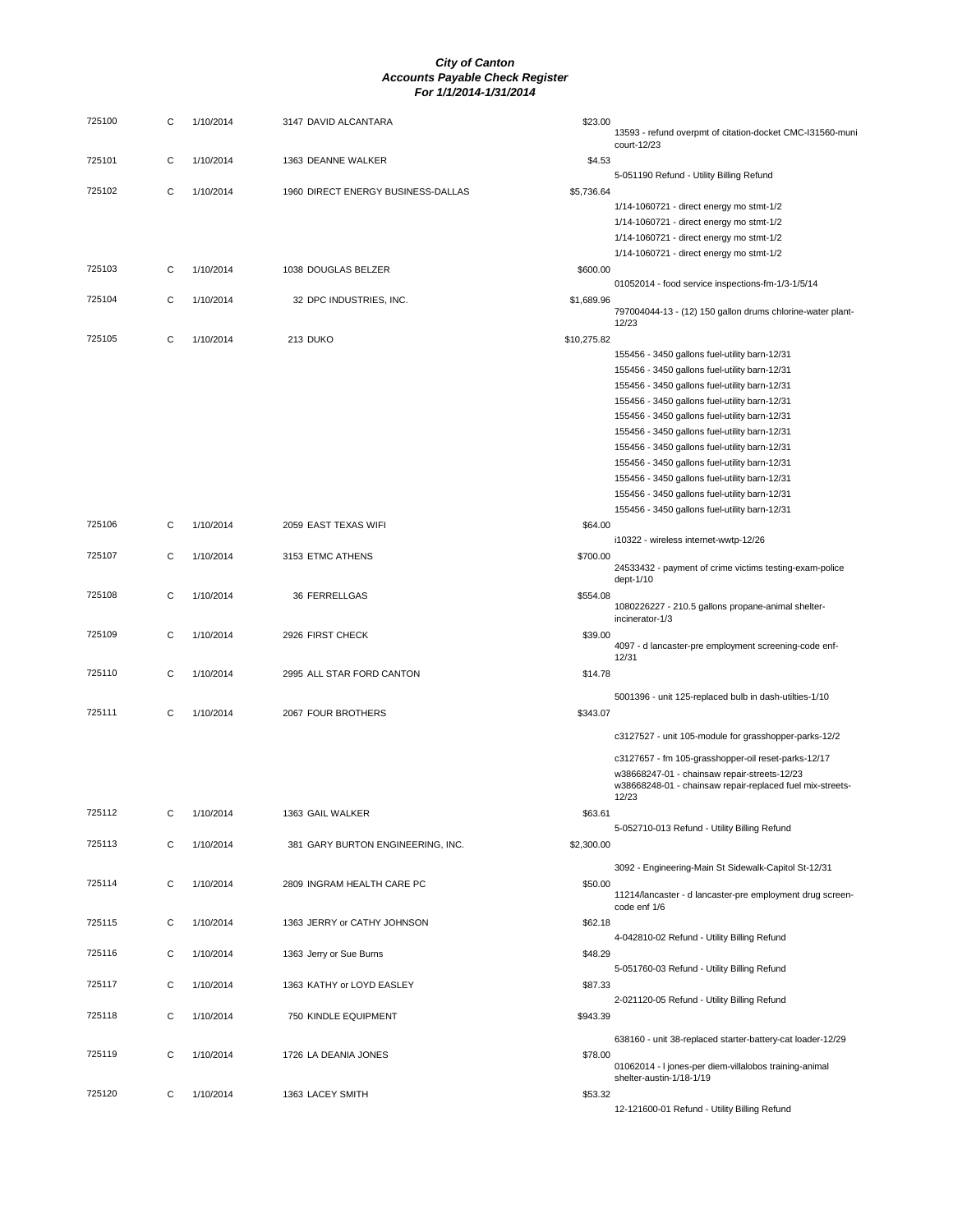| 725121 | С | 1/10/2014 | 1363 Maria Rongel                              | \$40.96  |                                                                                                              |
|--------|---|-----------|------------------------------------------------|----------|--------------------------------------------------------------------------------------------------------------|
| 725122 | С | 1/10/2014 | 1363 MARILYN BUNCH                             | \$23.38  | 5-052440-07 Refund - Utility Billing Refund                                                                  |
| 725123 | С | 1/10/2014 | 1363 MATTHEW COBERN                            | \$68.65  | 1-013370-07 Refund - Utility Billing Refund                                                                  |
| 725124 | C | 1/10/2014 | 199 MAULDIN MECHANICAL                         | \$80.00  | 5-052500-012 Refund - Utility Billing Refund                                                                 |
| 725125 | С | 1/10/2014 | 1363 Michael Hunter                            | \$61.57  | 3949 - replaced capacitor 20 mfd-west restrooms-fm-1/2/14                                                    |
| 725126 | C | 1/10/2014 | 195 MIDWEST RADAR & EQUIPMENT                  | \$315.00 | 2-022100-02 Refund - Utility Billing Refund                                                                  |
| 725127 | С | 1/10/2014 | 2796 MR D'S 10 MINUTE OIL CHANGE               | \$43.50  | 150017 - 9 radar certifications-police-1/9                                                                   |
|        |   |           |                                                |          | 3190 - unit pd21-state inspection-police-12/2<br>3816 - unit PD22-state inspection-police-12/16              |
| 725128 | С | 1/10/2014 | 256 NATIONAL SUPPLY CO., INC.                  | \$445.06 | 3792 - unit PD12-state inspection-police-12/14                                                               |
| 725130 | С | 1/10/2014 | 1363 NETRA FULLER                              | \$45.99  | 73321 - (7) meter boxes-fm-12/2                                                                              |
| 725131 | С | 1/10/2014 | 153 NORTH STAR UNIFORMS                        | \$39.00  | 2-022490-03 Refund - Utility Billing Refund                                                                  |
| 725132 | С | 1/10/2014 | 1323 NORTHEAST TEXAS CHAPTER TX MUNICIPAL CLEF | \$50.00  | 12585 - sew patches on 6 shirts-j p marsh-police-11/19                                                       |
|        |   |           |                                                |          | 01072014 - membership dues-j seymore/d johnson-2014                                                          |
| 725133 | C | 1/10/2014 | 1349 NORTHEAST TEXAS FARMERS CO-OP             | \$170.25 | 01072014 - membership dues-j seymore/d johnson-2014<br>352308 - unit PD01-tire repair-police-12/5            |
|        |   |           |                                                |          | 352370 - unit PD01-tire repair-police-12/5<br>352841 - unit 79-tire repair-fm-12/10                          |
|        |   |           |                                                |          | 353247 - unit 100-tire repair-utilities-12/12                                                                |
|        |   |           |                                                |          | 353507 - unit 14-tire repair-water plant-12/16                                                               |
|        |   |           |                                                |          | 353536 - unit PD01-tire repair-12/16<br>354837 - 2003 mustang-tire repair-pd-12/27                           |
|        |   |           |                                                |          | 354993 - 2003 mustang-tire repair-police-12/28                                                               |
|        |   |           |                                                |          | 355326 - unit 62-repair tires on golf cart-fm-12/31                                                          |
| 725134 | С | 1/10/2014 | 1065 NORTHEAST TEXAS FFMA                      | \$20.00  | 1 - organization dues 2014-fire dept-1/1                                                                     |
| 725135 | С | 1/10/2014 | 72 NORTHEAST TEXAS PUBLIC HEALTH               | \$600.00 | 1092014 - tickets-water testing-water plant-1/9                                                              |
| 725136 | С | 1/10/2014 | 1421 OEM SUPPLIES                              | \$242.75 |                                                                                                              |
|        |   |           |                                                |          | 102397 - ink cartridges-fm-transfer station-1/2<br>102397 - ink cartridges-fm-transfer station-1/2           |
| 725137 | С | 1/10/2014 | 294 O'REILLY AUTOMOTIVE INC.                   | \$150.59 | 0891-459697 - unit E1-headlamp-fire dept-12/2                                                                |
|        |   |           |                                                |          | 0891-460776 - parts for airbags-fire dept-12/9                                                               |
|        |   |           |                                                |          | 0891-461177 - toyota 4runner-wiper blades-police-12/11<br>0891-463452 - 2 gallons antifreeze-fire dept-12/24 |
|        |   |           |                                                |          | 0891-463219 - 1 gallon antifreeze-fire dept-12/23                                                            |
| 725138 | С | 1/10/2014 | 3036 ORKIN PEST CONTROL                        | \$45.00  | 89805958 - monthly pest control-civic center-12/19                                                           |
| 725139 | С | 1/10/2014 | 2936 PEOPLES                                   | \$800.00 | 1/14-104511 - monthly fiber optic internet-coc/civic center-<br>1/1                                          |
|        |   |           |                                                |          | 1/14-104511 - monthly fiber optic internet-coc/civic center-<br>1/1                                          |
| 725140 | C | 1/10/2014 | 108 PETTY CASH-CITY OF CANTON                  | \$655.80 | 01102014 - replenish petty cash-coc-1/10                                                                     |
|        |   |           |                                                |          | 01102014 - replenish petty cash-coc-1/10                                                                     |
|        |   |           |                                                |          | 01102014 - replenish petty cash-coc-1/10                                                                     |
|        |   |           |                                                |          | 01102014 - replenish petty cash-coc-1/10                                                                     |
|        |   |           |                                                |          | 01102014 - replenish petty cash-coc-1/10                                                                     |
|        |   |           |                                                |          | 01102014 - replenish petty cash-coc-1/10                                                                     |

01102014 - replenish petty cash-coc-1/10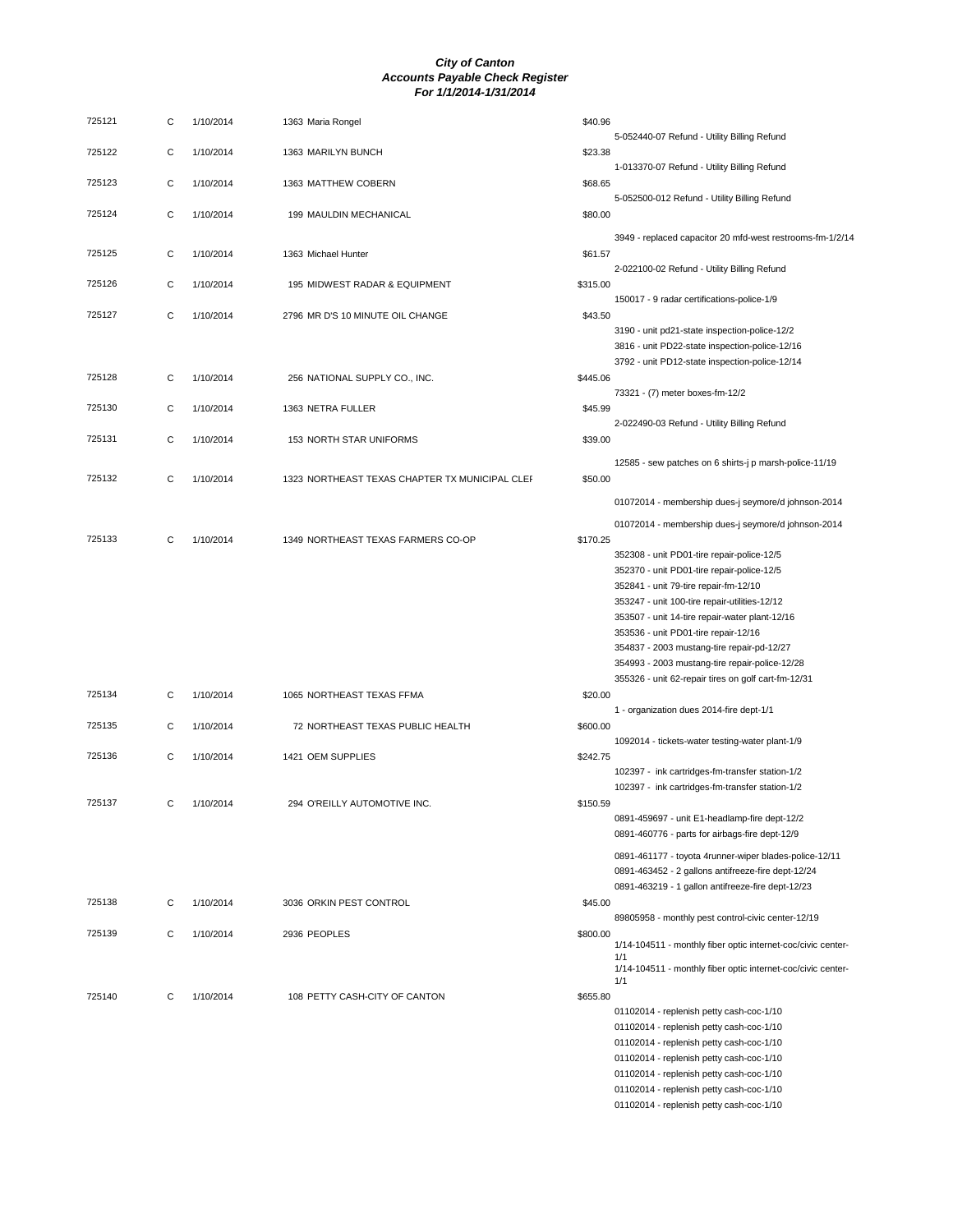01102014 - replenish petty cash-coc-1/10

|        |   |           |                                              | 01102014 - replenish petty cash-coc-1/10                                                                           |  |
|--------|---|-----------|----------------------------------------------|--------------------------------------------------------------------------------------------------------------------|--|
|        |   |           |                                              | 01102014 - replenish petty cash-coc-1/10                                                                           |  |
|        |   |           |                                              | 01102014 - replenish petty cash-coc-1/10                                                                           |  |
|        |   |           |                                              | 01102014 - replenish petty cash-coc-1/10<br>01102014 - replenish petty cash-coc-1/10                               |  |
|        |   |           |                                              | 01102014 - replenish petty cash-coc-1/10                                                                           |  |
|        |   |           |                                              | 01102014 - replenish petty cash-coc-1/10                                                                           |  |
| 725141 | C | 1/10/2014 | 3009 PLAINSMAN TIRE CO                       | \$453.88                                                                                                           |  |
|        |   |           |                                              | 156684 - unit 35-(4) tires-fm-1/7                                                                                  |  |
| 725142 | C | 1/10/2014 | 84 POSTMASTER                                | \$557.62                                                                                                           |  |
|        |   |           |                                              | 01032014 - replenish postage acct #1-utility billing-1/3                                                           |  |
| 725143 | С | 1/10/2014 | 1363 QUICK FILL C/O G. SHOMALI               | \$72.12                                                                                                            |  |
|        |   |           |                                              | 11-111290-02 Refund - Utility Billing Refund                                                                       |  |
| 725145 | C | 1/10/2014 | 2525 RAY RIDINGS BUICK GMC                   | \$121.35                                                                                                           |  |
|        |   |           |                                              | 59247 - unit 5-replaced brake light switch-streets-12/20                                                           |  |
|        |   |           |                                              | 58970 - unit 15-1 year state inspection-parks-1/3                                                                  |  |
| 725146 | С | 1/10/2014 | 771 RED BUD SUPPLY, INC                      | \$414.08                                                                                                           |  |
|        |   |           |                                              | 129258 - round post brackets-stop sign-streets-12/23                                                               |  |
|        |   |           |                                              |                                                                                                                    |  |
|        |   |           |                                              | 129258 - round post brackets-stop sign-streets-12/23<br>\$32.86                                                    |  |
| 725147 | С | 1/10/2014 | 1363 ROGER VEROT                             | 5-052590-06 Refund - Utility Billing Refund                                                                        |  |
| 725148 | C | 1/10/2014 | 66 SITE SANITATION SERVICE                   | \$425.00                                                                                                           |  |
|        |   |           |                                              | 100/01062014 - portable toilet rentals-jan 2014                                                                    |  |
|        |   |           |                                              | 100/01062014 - portable toilet rentals-jan 2014                                                                    |  |
|        |   |           |                                              | 100/01062014 - portable toilet rentals-jan 2014                                                                    |  |
| 725149 | С | 1/10/2014 | 2467 STALKER RADARS                          | \$3,065.00                                                                                                         |  |
|        |   |           |                                              | 246371 - Radar for New Unit-Police-11/26                                                                           |  |
| 725150 | С | 1/10/2014 | 70 STORY-WRIGHT INC                          | \$602.81<br>0175718-001 - binders-dividers-pencils-sharpeners-coc-                                                 |  |
|        |   |           |                                              | utilities-12/20                                                                                                    |  |
|        |   |           |                                              | 0175182-001 - Franklin Covey calendar inserts-j seymore-<br>11/27                                                  |  |
|        |   |           |                                              |                                                                                                                    |  |
|        |   |           |                                              | 0175684-001 - red inspection tags-code enforcement-12/18<br>0175718-001 - binders-dividers-pencils-sharpeners-coc- |  |
|        |   |           |                                              | utilities-12/20                                                                                                    |  |
|        |   |           |                                              | 0175169-001 - roller stamp-file folders-cert holder-<br>Doyle/COC-12/02                                            |  |
|        |   |           |                                              | 0175169-001 - roller stamp-file folders-cert holder-                                                               |  |
|        |   |           |                                              | Doyle/COC-12/02                                                                                                    |  |
|        |   |           |                                              | 0175500-001 - laminating pouches-FM-12/13                                                                          |  |
|        |   |           |                                              | 0174983-001 - flags-Kim-coc-11/22                                                                                  |  |
|        |   |           |                                              | 0175690-001 - (2 cases) letterhead window env-coc-12/18                                                            |  |
|        |   |           |                                              | 0175504-001 - cert holder-binder clips-folders-COC-12/13                                                           |  |
| 725151 | С | 1/10/2014 | 1363 TANYA STAMPER                           | \$25.42                                                                                                            |  |
|        |   |           |                                              | 5-051420-10 Refund - Utility Billing Refund                                                                        |  |
| 725152 | С | 1/10/2014 | 1363 Teralyn Gibson                          | \$67.70                                                                                                            |  |
|        |   |           |                                              | 5-051476-03 Refund - Utility Billing Refund                                                                        |  |
| 725153 | С | 1/10/2014 | 119 TEXAS COMMISSION ON ENVIRONMENTAL QUALIT | \$400.00                                                                                                           |  |
|        |   |           |                                              | cps0177977 - stormwater permit-TXR05BT25-FY14                                                                      |  |
|        |   |           |                                              | gps0177976 - stormwater permit-TXR05B096-FY14                                                                      |  |
| 725154 | C | 1/10/2014 | 2505 TEXAS COMMISSION ON FIRE PROTECTION     | \$170.00                                                                                                           |  |
|        |   |           |                                              | 12262013 - n wright-firefighter certification renewal-12/26                                                        |  |
|        |   |           |                                              |                                                                                                                    |  |
|        |   |           |                                              | 01022014 - t bates-firefighter certification renewal-1/2                                                           |  |
| 725155 | С | 1/10/2014 | 3152 TEXAS STATE BOARD OF PLUMBING EXAMINERS | \$55.00<br>2976/2014 - d lancaster-renewal of plumbing license-code                                                |  |
|        |   |           |                                              | $enf-1/6$                                                                                                          |  |
| 725156 | C | 1/10/2014 | 1248 TXTAG                                   | \$37.38                                                                                                            |  |
|        |   |           |                                              | 25263024/122613 - toll fees-toyota 4runner-b allison-police-<br>12/3-12/5                                          |  |
| 725157 | С | 1/10/2014 | 349 THE PRODUCTIVITY CENTER                  | \$630.00                                                                                                           |  |
|        |   |           |                                              | cpd0221114 - tcledds renewal mar14-mar15-police-1/1                                                                |  |
|        |   |           |                                              |                                                                                                                    |  |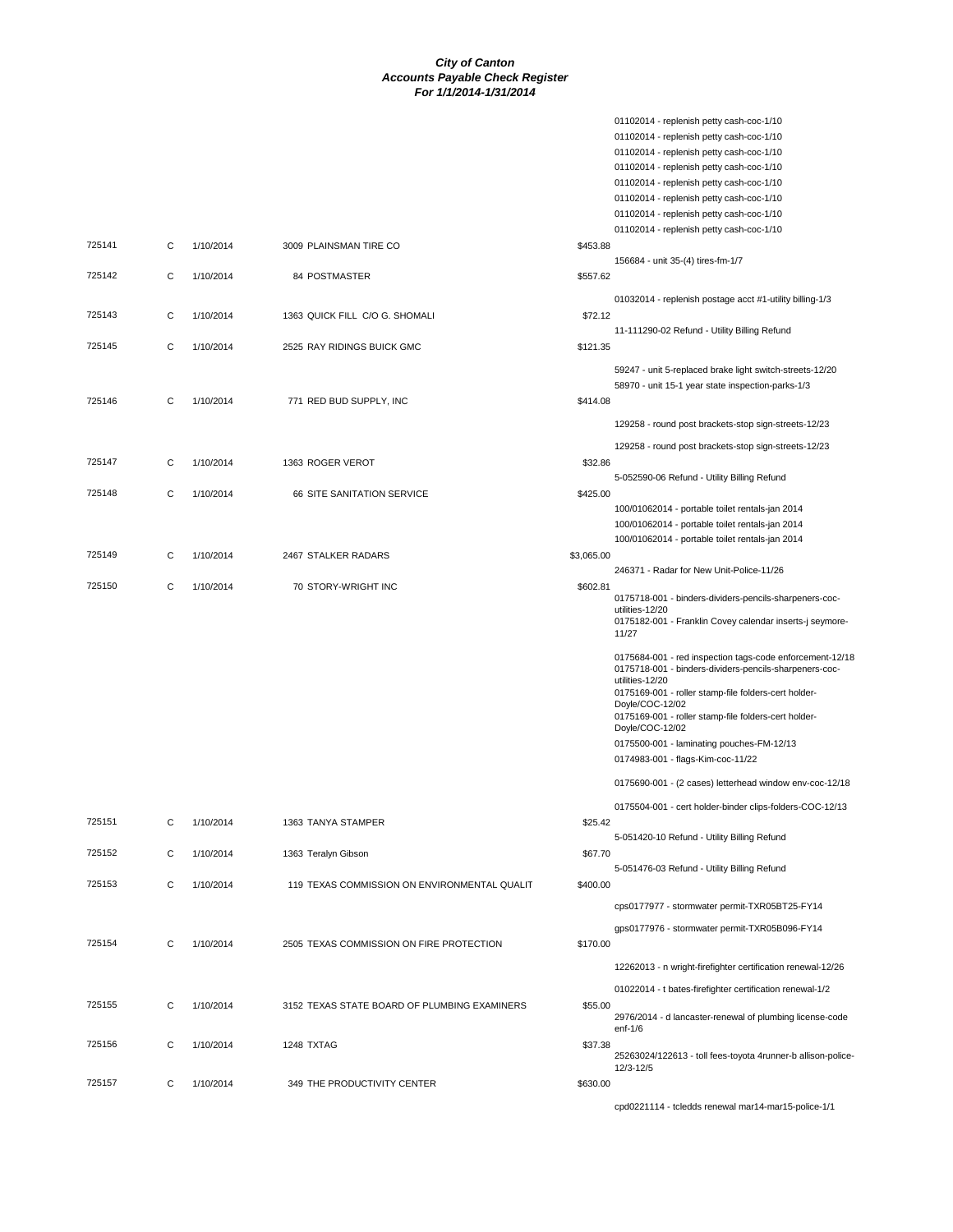| 725158 | C | 1/10/2014 | 221 TML INTERGOVERNMENTAL RISK POOL | \$35,455.50 |                                                                         |
|--------|---|-----------|-------------------------------------|-------------|-------------------------------------------------------------------------|
|        |   |           |                                     |             | 4477/01012014 - tml quarterly premiums-jan 2014                         |
|        |   |           |                                     |             | 4477/01012014 - tml quarterly premiums-jan 2014                         |
|        |   |           |                                     |             | 4477/01012014 - tml quarterly premiums-jan 2014                         |
|        |   |           |                                     |             | 4477/01012014 - tml quarterly premiums-jan 2014                         |
|        |   |           |                                     |             | 4477/01012014 - tml quarterly premiums-jan 2014                         |
|        |   |           |                                     |             | 4477/01012014 - tml quarterly premiums-jan 2014                         |
|        |   |           |                                     |             | 4477/01012014 - tml quarterly premiums-jan 2014                         |
|        |   |           |                                     |             | 4477/01012014 - tml quarterly premiums-jan 2014                         |
|        |   |           |                                     |             | 4477/01012014 - tml quarterly premiums-jan 2014                         |
|        |   |           |                                     |             | 4477/01012014 - tml quarterly premiums-jan 2014                         |
|        |   |           |                                     |             | 4477/01012014 - tml quarterly premiums-jan 2014                         |
|        |   |           |                                     |             | 4477/01012014 - tml quarterly premiums-jan 2014                         |
|        |   |           |                                     |             | 4477/01012014 - tml quarterly premiums-jan 2014                         |
|        |   |           |                                     |             | 4477/01012014 - tml quarterly premiums-jan 2014                         |
|        |   |           |                                     |             | 4477/01012014 - tml quarterly premiums-jan 2014                         |
|        |   |           |                                     |             | 4477/01012014 - tml quarterly premiums-jan 2014                         |
|        |   |           |                                     |             | 4477/01012014 - tml quarterly premiums-jan 2014                         |
|        |   |           |                                     |             | 4477/01012014 - tml quarterly premiums-jan 2014                         |
|        |   |           |                                     |             | 4477/01012014 - tml quarterly premiums-jan 2014                         |
|        |   |           |                                     |             | 4477/01012014 - tml quarterly premiums-jan 2014                         |
|        |   |           |                                     |             | 4477/01012014 - tml quarterly premiums-jan 2014                         |
|        |   |           |                                     |             | 4477/01012014 - tml quarterly premiums-jan 2014                         |
|        |   |           |                                     |             | 4477/01012014 - tml quarterly premiums-jan 2014                         |
|        |   |           |                                     |             | 4477/01012014cr - tml quarterly premiums-real/personal<br>prop-jan 2014 |
|        |   |           |                                     |             | 4477/01012014 - tml quarterly premiums-jan 2014                         |
|        |   |           |                                     |             | 4477/01012014 - tml quarterly premiums-jan 2014                         |
|        |   |           |                                     |             | 4477/01012014 - tml quarterly premiums-jan 2014                         |
|        |   |           |                                     |             | 4477/01012014 - tml quarterly premiums-jan 2014                         |
|        |   |           |                                     |             | 4477/01012014 - tml quarterly premiums-jan 2014                         |
|        |   |           |                                     |             | 4477/01012014 - tml quarterly premiums-jan 2014                         |
|        |   |           |                                     |             | 4477/01012014 - tml quarterly premiums-jan 2014                         |
|        |   |           |                                     |             | 4477/01012014 - tml quarterly premiums-jan 2014                         |
|        |   |           |                                     |             | 4477/01012014 - tml quarterly premiums-jan 2014                         |
|        |   |           |                                     |             | 4477/01012014 - tml quarterly premiums-jan 2014                         |
|        |   |           |                                     |             | 4477/01012014 - tml quarterly premiums-jan 2014                         |
|        |   |           |                                     |             | 4477/01012014 - tml quarterly premiums-jan 2014                         |
|        |   |           |                                     |             | 4477/01012014 - tml quarterly premiums-jan 2014                         |
|        |   |           |                                     |             | 4477/01012014 - tml quarterly premiums-jan 2014                         |
|        |   |           |                                     |             | 4477/01012014 - tml quarterly premiums-jan 2014                         |
|        |   |           |                                     |             | 4477/01012014 - tml quarterly premiums-jan 2014                         |
|        |   |           |                                     |             | 4477/01012014 - tml quarterly premiums-jan 2014                         |
|        |   |           |                                     |             | 4477/01012014 - tml quarterly premiums-jan 2014                         |
|        |   |           |                                     |             | 4477/01012014 - tml quarterly premiums-jan 2014                         |
|        |   |           |                                     |             | 4477/01012014 - tml quarterly premiums-jan 2014                         |
|        |   |           |                                     |             | 4477/01012014 - tml quarterly premiums-jan 2014                         |
|        |   |           |                                     |             | 4477/01012014 - tml quarterly premiums-jan 2014                         |
|        |   |           |                                     |             | 4477/01012014 - tml quarterly premiums-jan 2014                         |
|        |   |           |                                     |             | 4477/01012014 - tml quarterly premiums-jan 2014                         |
|        |   |           |                                     |             | 4477/01012014 - tml quarterly premiums-jan 2014                         |
| 725159 | C | 1/10/2014 | 160 TEXAS MUNICIPAL RETIREMENT      | \$50,152.07 |                                                                         |
|        |   |           |                                     |             | 1/14 - tmrs contributions-dec 2013                                      |
|        |   |           |                                     |             | 1/14 - tmrs contributions-dec 2013                                      |
|        |   |           |                                     |             | 1/14 - tmrs contributions-dec 2013                                      |
|        |   |           |                                     |             | 1/14 - tmrs contributions-dec 2013                                      |
|        |   |           |                                     |             | 1/14 - tmrs contributions-dec 2013                                      |
|        |   |           |                                     |             | 1/14 - tmrs contributions-dec 2013                                      |
|        |   |           |                                     |             | 1/14 - tmrs contributions-dec 2013                                      |
|        |   |           |                                     |             | 1/14 - tmrs contributions-dec 2013                                      |
|        |   |           |                                     |             | 1/14 - tmrs contributions-dec 2013                                      |
|        |   |           |                                     |             | 1/14 - tmrs contributions-dec 2013                                      |
| 725160 | C | 1/10/2014 | 241 TRACTOR SUPPLY CREDIT PLAN      | \$137.53    |                                                                         |
|        |   |           |                                     |             | 212502 - replacement hoses for power washer-utlity barn-<br>12/11       |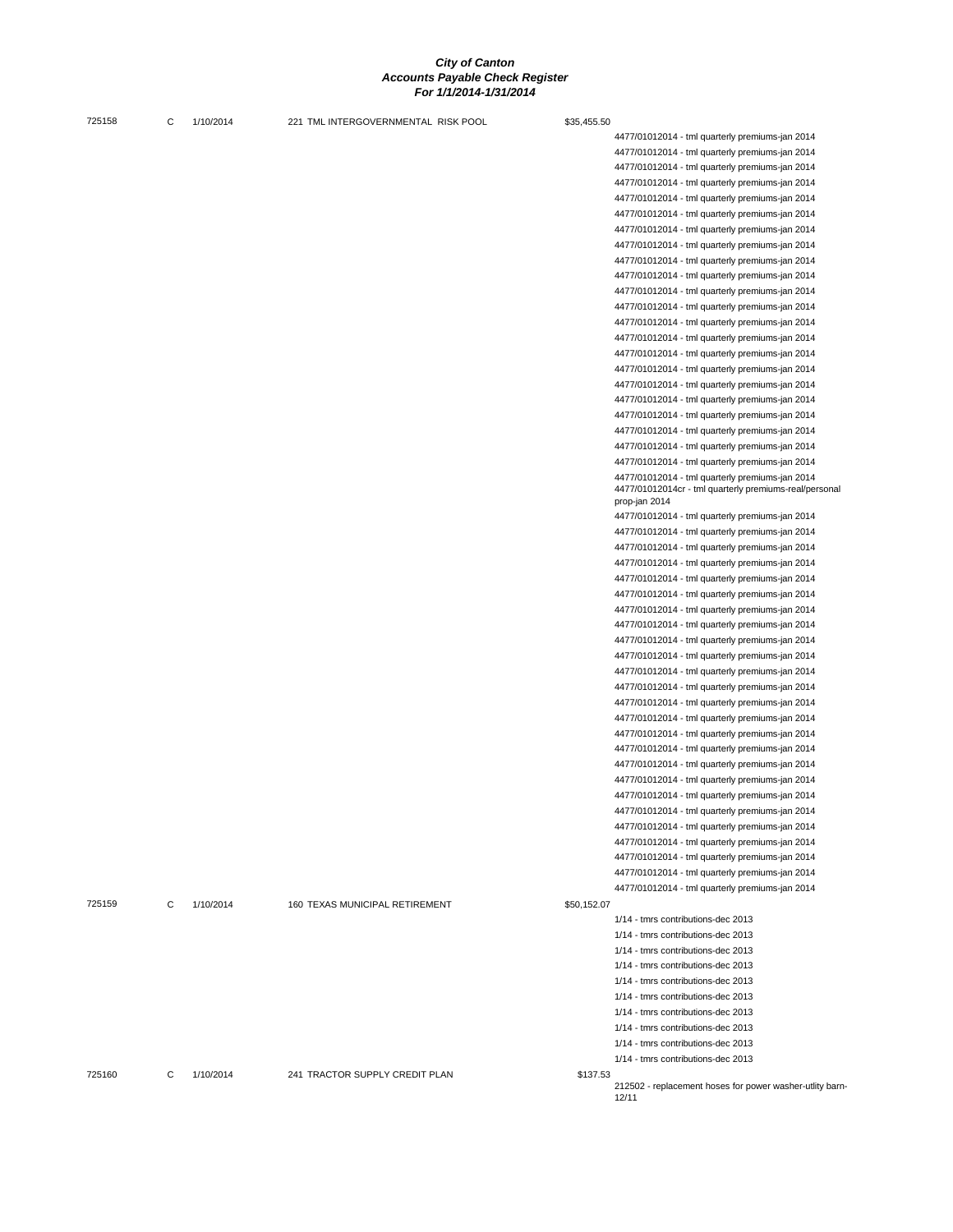|        |   |           |                                               |            | 216833 - dog crate-for dino-police-12/13<br>217954 - cracked corn-whole corn for trapping-animal<br>control-12/19<br>213543 - 50 lb bags of cracked corn-whole corn-for trapping-<br>animal control-11/26  |
|--------|---|-----------|-----------------------------------------------|------------|------------------------------------------------------------------------------------------------------------------------------------------------------------------------------------------------------------|
| 725161 | С | 1/10/2014 | 1445 UNITED LABORATORIES                      | \$204.23   |                                                                                                                                                                                                            |
|        |   |           |                                               |            | inv069339 - polymer-wwtp-12/18                                                                                                                                                                             |
| 725162 | C | 1/10/2014 | 200 UNITED SYSTEMS TECHNOLOGY INC             | \$15.60    | 77294 - ebills-utility billing-12/31                                                                                                                                                                       |
| 725163 | С | 1/10/2014 | 892 US BANK                                   | \$300.00   |                                                                                                                                                                                                            |
|        |   |           |                                               |            | 3572703 - transfer agent fees-CO 2011-12/24                                                                                                                                                                |
| 725164 | С | 1/10/2014 | 3065 US BANK EQUIPMENT FINANCE                | \$84.50    |                                                                                                                                                                                                            |
| 725165 | C | 1/10/2014 | 17 VAN ZANDT NEWSPAPER LLC                    | \$402.10   | 243774544 - monthly copier lease-fire dept-1/18                                                                                                                                                            |
|        |   |           |                                               |            | 329859 - legal notice-motorized scooters ordinance-12/1<br>329857 - legal notice-reinvestment zones-12/16<br>329875 - legal notice-cemetery maint bid-12/12<br>329620 - classified ad-police officer-12/27 |
| 725166 | С | 1/10/2014 | 139 VERIZON SOUTHWEST                         | \$1,222.10 |                                                                                                                                                                                                            |
|        |   |           |                                               |            | 1/14-130709 - 903-567-1191-verizon mo stmt-fire dept fax-<br>1/1                                                                                                                                           |
|        |   |           |                                               |            | 1/14-840126 - verizon mo stmt-senior citizens bldg-12/25                                                                                                                                                   |
|        |   |           |                                               |            | 1/14-499200 - 903-1EL-1706-verizon mo stmt-12/25                                                                                                                                                           |
|        |   |           |                                               |            | 1/14-040113 - 903-567-0479-verizon mo stmt-12/22                                                                                                                                                           |
|        |   |           |                                               |            | 1/14-121120 - verizon mo stmt-I20 lift station-1/1                                                                                                                                                         |
|        |   |           |                                               |            | 1/14-800602 - 903-1FR-0064-verizon mo stmt-12/25<br>1/14-060621 - verizon mo stmt-fire dept-12/25                                                                                                          |
|        |   |           |                                               |            | 1/14-960906 - 903-1RT-6452-verizon mo stmt-fm-12/25                                                                                                                                                        |
|        |   |           |                                               |            | 1/14-950823 - 903-567-1134-verizon mo stmt-fm-12/25                                                                                                                                                        |
|        |   |           |                                               |            | 1/14-060530 - 903-567-2470 verizon mo stmt-city hall-12/28                                                                                                                                                 |
|        |   |           |                                               |            | 1/14-090213 - verizon mo stmt-coc-1/1                                                                                                                                                                      |
| 725167 | С | 1/10/2014 | 1363 VICTOR STAR TEXAS REMODELING-VICTOR GOME | \$43.25    |                                                                                                                                                                                                            |
|        |   |           |                                               |            | 5-051210-04 Refund - Utility Billing Refund                                                                                                                                                                |
| 725168 | С | 1/10/2014 | 1363 VINCENT REED                             | \$50.66    | 10-108900-015 Refund - Utility Billing Refund                                                                                                                                                              |
| 725169 | C | 1/10/2014 | 100 WALLACE & MURRAY                          | \$71.00    |                                                                                                                                                                                                            |
|        |   |           |                                               |            | 1250 - I boston-notary renewal TX811322/boston-fm-1/8                                                                                                                                                      |
| 725170 | С | 1/10/2014 | 3046 XEROX CORPORATION                        | \$117.72   |                                                                                                                                                                                                            |
|        |   |           |                                               |            | 71851119 - monthly copier billing-police-1/1                                                                                                                                                               |
| 725171 | С | 1/14/2014 | 1669 BRANDY DEVILLE                           | \$234.90   | 01142014 - CAUSE # 05-00293-CASE # N009204753-<br><b>BRANDY/STEPHEN</b>                                                                                                                                    |
| 725172 | С | 1/14/2014 | 732 CHRISTINA E RYDER                         | \$193.52   |                                                                                                                                                                                                            |
|        |   |           |                                               |            | 01142014 - CAUSE # 04 00514-CHRISTINA/JOE                                                                                                                                                                  |
| 725173 | С | 1/14/2014 | 1593 COLLEEN M BROWN                          | \$69.23    | 01142014 - CAUSE-94211-COLLEEN BROWN/JOEL                                                                                                                                                                  |
| 725174 | С | 1/14/2014 | 2896 KANDICE RYAN DURHAM-LITTLE               | \$103.26   | BROWN--AG CASE#-4591592561                                                                                                                                                                                 |
|        |   |           |                                               |            | 01142014 - Kandice Ryan Durham-Little/Brandon K Little-<br>cause 10-00819                                                                                                                                  |
| 725175 | С | 1/14/2014 | 3013 LEONARDO CRUZ                            | \$101.09   | 01142014 - #0012831167 case 77,195-leonardo<br>cruz/adriana toledo                                                                                                                                         |
| 725176 | С | 1/14/2014 | 134 MY CREDIT UNION                           | \$320.00   |                                                                                                                                                                                                            |
|        |   |           |                                               |            | 01142014 - EMPLOYEE DIRECT SAVINGS DEPOSIT                                                                                                                                                                 |
|        |   |           |                                               |            | 01142014 - EMPLOYEE DIRECT SAVINGS DEPOSIT                                                                                                                                                                 |
|        |   |           |                                               |            |                                                                                                                                                                                                            |
|        |   |           |                                               |            | 01142014 - EMPLOYEE DIRECT SAVINGS DEPOSIT                                                                                                                                                                 |
|        |   |           |                                               |            | 01142014 - EMPLOYEE DIRECT SAVINGS DEPOSIT                                                                                                                                                                 |
|        |   |           |                                               |            | 01142014 - EMPLOYEE DIRECT SAVINGS DEPOSIT                                                                                                                                                                 |

01142014 - EMPLOYEE DIRECT SAVINGS DEPOSIT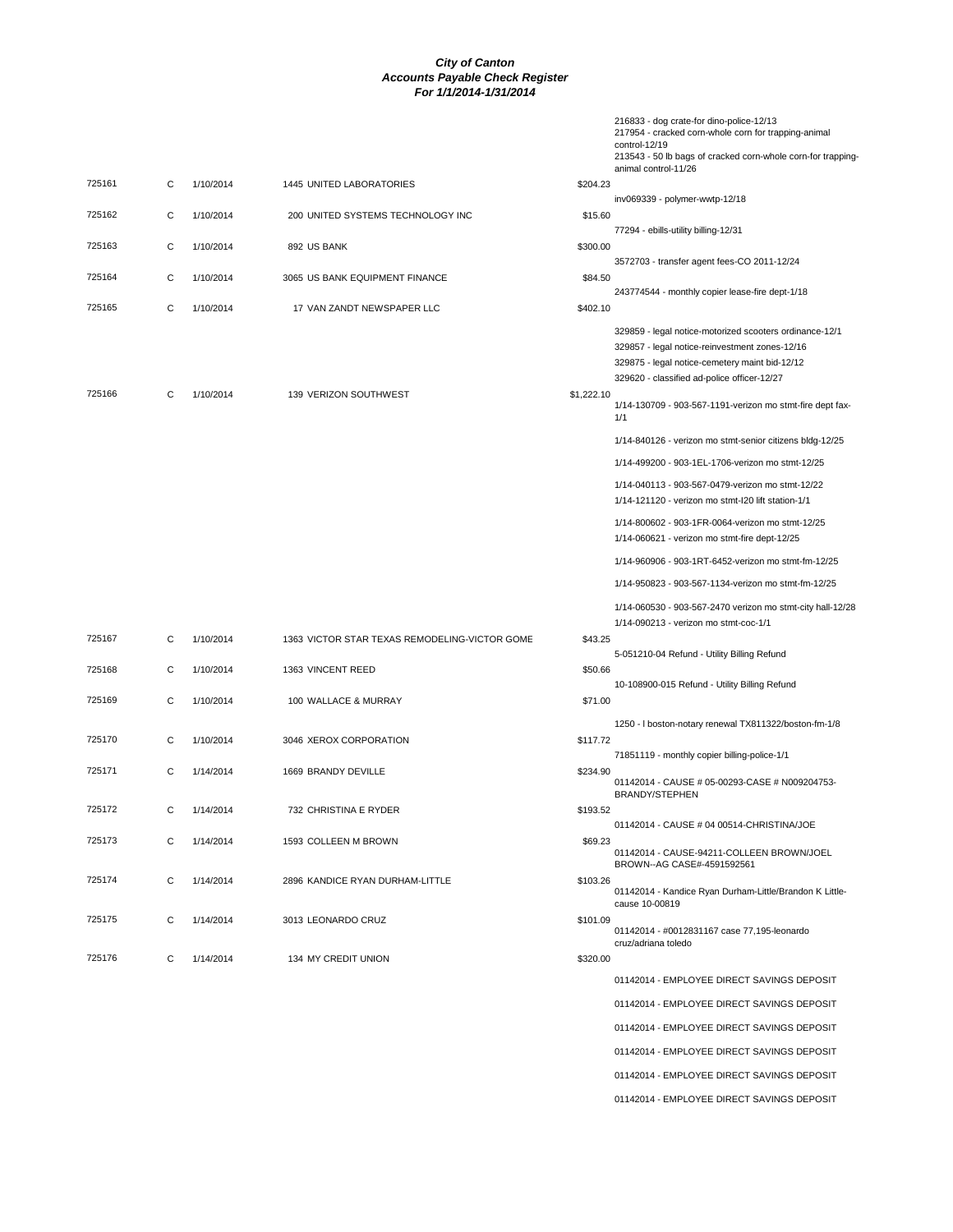| 725177 | С | 1/14/2014 | 3005 NEOFUNDS BY DEPOSIT               | \$800.00   | 01/2014 - postage for meter-coc-12/25                                                                                                       |
|--------|---|-----------|----------------------------------------|------------|---------------------------------------------------------------------------------------------------------------------------------------------|
| 725178 | C | 1/14/2014 | 1918 ROBIN MICHELLE ALLISON            | \$230.77   | 01142014 - CASE-09-00132-ROBIN ALLISON/BRAD                                                                                                 |
| 725179 | С | 1/14/2014 | 2736 State Disbursement Unit           | \$138.46   | <b>ALLISON</b>                                                                                                                              |
| 725180 | C | 1/20/2014 | 2087 WORLDWIDE CANINE, INC.            | \$375.00   | 01142014 - cause #CV38856/dana/j phillips<br>185 - canine certification class-s hall-police-1/10                                            |
| 725181 | C | 1/21/2014 | 158 ACTION CLEANING SYSTEMS, INC.      | \$310.00   | t24648 - engine cleaner-1/2                                                                                                                 |
|        |   |           |                                        |            | t24648 - engine cleaner-1/2<br>t24648 - engine cleaner-1/2                                                                                  |
| 725182 | С | 1/21/2014 | 3052 ASCO                              | \$1,960.05 | wo9612 - Unit 103-Repair Skid Steer Loader-fm-1/10                                                                                          |
| 725183 | C | 1/21/2014 | 211 BORDERS & LONG OIL, INC.           | \$470.61   | 36186 - 135 gall diesel fuel @ 3.486-fire dept-1/13                                                                                         |
| 725184 | C | 1/21/2014 | 1454 BUDGET BUSINESS SYSTEMS           | \$18.38    | 8340 - monthly copier billing-muni court-1/1                                                                                                |
| 725185 | С | 1/21/2014 | 1063 Doyle R. St. John                 | \$268.00   | 01212014 - d st john-per diem-mileage to tetc seminar-1/26-<br>1/30<br>01212014 - d st john-per diem-mileage to tetc seminar-1/26-          |
|        |   |           |                                        |            | 1/30                                                                                                                                        |
| 725186 | С | 1/21/2014 | 311 CANTON LUMBER COMPANY              | \$51.29    | 79905 - valve gate-fm-1/16                                                                                                                  |
| 725187 | С | 1/21/2014 | 1496 CARD SERVICES-CITY OF CANTON-0093 | \$4,284.52 |                                                                                                                                             |
|        |   |           |                                        |            | 100030220556 - usps-postage-fm-12/11                                                                                                        |
|        |   |           |                                        |            | 4233 - walmart-main gate coffeemaker-fm-12/18<br>12182013 - usps-postage-fm-12/18                                                           |
|        |   |           |                                        |            | 1000302211494 - usps-postage-fm-12/17                                                                                                       |
|        |   |           |                                        |            | 12192013 - brookshires-steaks-food for christmas luncheon-<br>12/19                                                                         |
|        |   |           |                                        |            | 1000302206783 - usps-postage-fm-12/12<br>219433 - tractor supply-shock collar-dog toy-for dino-k9-<br>12/26                                 |
|        |   |           |                                        |            | 131230-336290 - copquest-(3) POLICE-back patches-12/30<br>219433 - tractor supply-shock collar-dog toy-for dino-k9-<br>12/26                |
|        |   |           |                                        |            | 105-4683378-5343404 - amazon-brownline monthly desk<br>pad-police-12/5<br>248566 - dogsupplies.com-large taffy-bacon treats-jk hope-<br>1/2 |
|        |   |           |                                        |            | 12302013 - brookshires-cake for debra's birthday-12/30                                                                                      |
|        |   |           |                                        |            | 7698 - stuntcams-pro mini camera-animal control-12/17                                                                                       |
|        |   |           |                                        |            | 1000401736334 - usps-postage-fm-12/13<br>1000302225023 - usps-postage-fm-1/2                                                                |
|        |   |           |                                        |            | 12192013 - brookshires-steaks-food for christmas luncheon-<br>12/19                                                                         |
|        |   |           |                                        |            | 80573 - texas muni league-j seymore-public funds inv act<br>training-4/24-4/25                                                              |
|        |   |           |                                        |            | 12122013 - brookshires-debbie's birthday cake-12/12                                                                                         |
|        |   |           |                                        |            | 20003 - the forge-office christmas party-coc-12/18<br>4637 - card & party factory-6 boxes holiday lights for<br>christmas luncheon-12/13    |
|        |   |           |                                        |            | 3806 - texas muni clerks-"step by step" handbook-12/17                                                                                      |
|        |   |           |                                        |            | 1000302217533 - usps-postage-fm-12/23<br>83353546376835 - east texas trophies-a campbell 30 yr                                              |
|        |   |           |                                        |            | plaque-12/19<br>12192013 - brookshires-steaks-food for christmas luncheon-<br>12/19                                                         |
|        |   |           |                                        |            | 2199 - walmart-new years office lunch for current staff-fm-<br>1/1                                                                          |
|        |   |           |                                        |            | 62956 - quest products-(5) pulse oximeters-fire dept-12/10                                                                                  |

62956 - quest products-(5) pulse oximeters-fire dept-12/10 1840327 - galls-(3)uniform shirts-(3)uniform pants-police dept-12/26 77633 - courtyard marriott-c hilliard-lodging for tml conf in austin-12/12-12/13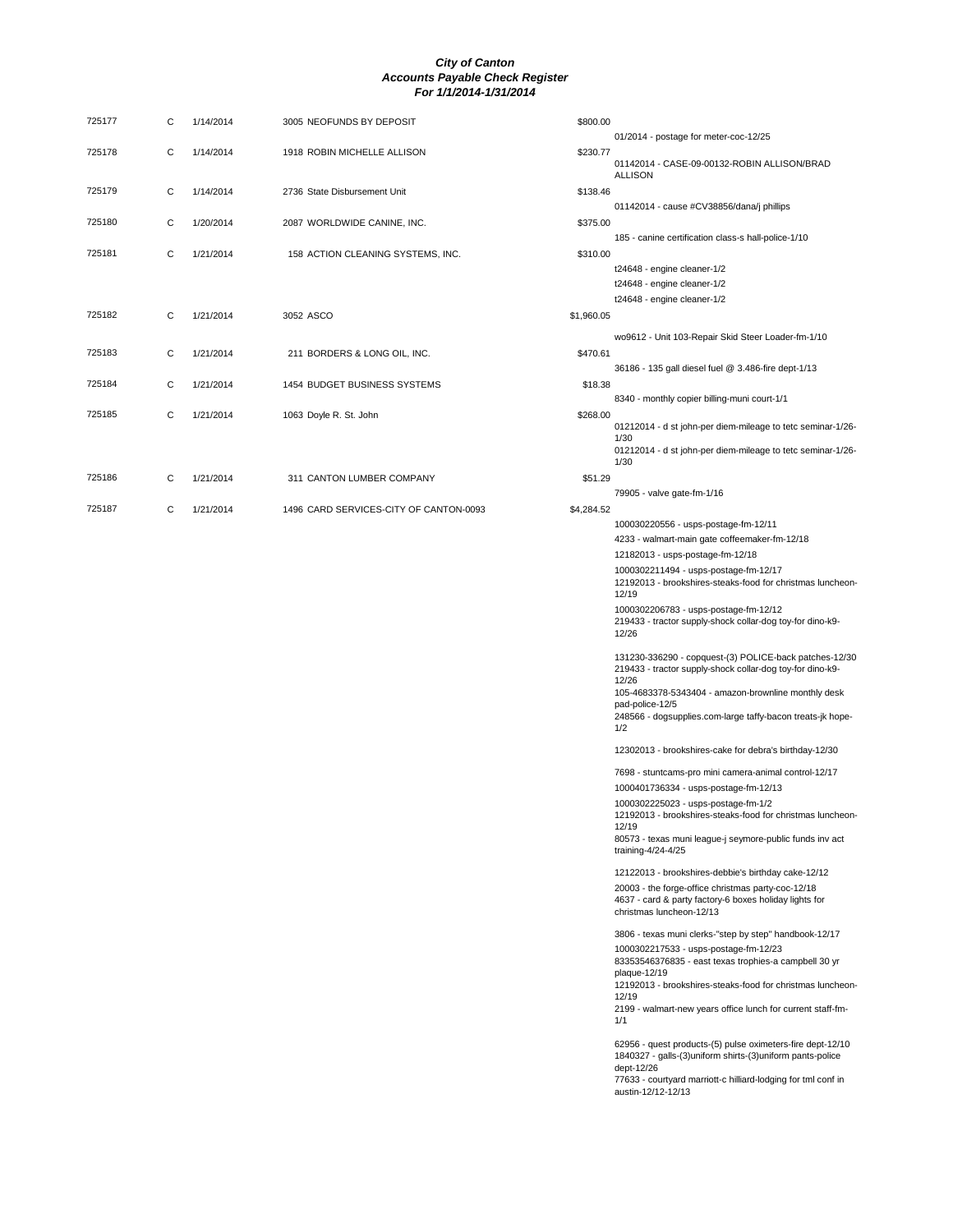|        |   |           |                                    |             | 1840327 - galls-(3)uniform shirts-(3)uniform pants-police<br>dept-12/26<br>114-7632489-5501060 - amazon-primera ink cartridge-<br>police dept-12/4<br>cnasur000062247 - c.n.a. surety-addl fee chgd bond<br>renewal amt-landfill-12/6 |
|--------|---|-----------|------------------------------------|-------------|---------------------------------------------------------------------------------------------------------------------------------------------------------------------------------------------------------------------------------------|
|        |   |           |                                    |             | 1386189152 - shoplet.com-5 cases copy paper-coc-12/4                                                                                                                                                                                  |
|        |   |           |                                    |             | 6988 - walmart-scotch tape-fire dept-12/16<br>RB1SM3 - pic n pac-b allison-fuel for travel to seguin-police<br>12/3                                                                                                                   |
|        |   |           |                                    |             | 12102013 - tcma-2014 dues-l cluck-12/10<br>582LI43144466 - tceq-c fugate wwtr license renewal-wwtp-<br>12/4                                                                                                                           |
|        |   |           |                                    |             | 4172 - walmart-groceries to make annual chili dinner-fire<br>dept-12/17                                                                                                                                                               |
|        |   |           |                                    |             | 82318149 i - moore medical-5 blood pressure kits-fire dept-<br>12/10                                                                                                                                                                  |
|        |   |           |                                    |             | 96119 - asap-block heater-fire dept-12/18                                                                                                                                                                                             |
|        |   |           |                                    |             | 112384 - sundowner-rented 18 ft trailer-for unit 78-fm-12/2<br>149239 - academy-gift card for fire dept christmas party-<br>12/20                                                                                                     |
|        |   |           |                                    |             | 6984 - walmart-groceries for fire dept chili-12/16<br>12022013 - petedge-flea tick shampoo-cotton throw pad-<br>leashes-jk hope-12/2                                                                                                  |
|        |   |           |                                    |             | 40263 - holiday inn express-b allison-lodging for seminar<br>seguin-12/3-12/5<br>331339 - villalobos rescue center-I jones-seminar-animal<br>shelter-12/30                                                                            |
|        |   |           |                                    |             | 6022 - walmart-groceries for fire dept chili-12/19                                                                                                                                                                                    |
| 725190 | С | 1/21/2014 | 189 COMPLETE BUSINESS SYSTEMS      | \$434.11    |                                                                                                                                                                                                                                       |
|        |   |           |                                    |             | 455497 - monthly copier billing-coc-1/14<br>455497 - monthly copier billing-coc-1/14                                                                                                                                                  |
|        |   |           |                                    |             | 455497 - monthly copier billing-coc-1/14                                                                                                                                                                                              |
| 725191 | С | 1/21/2014 | 231 CONWAY COMPANY CPAs, PC        | \$5,500.00  |                                                                                                                                                                                                                                       |
|        |   |           |                                    |             | 13-2606 - Fiscal Year 2013-Audit-1/2                                                                                                                                                                                                  |
| 725192 | C | 1/21/2014 | 1067 DALLAS DODGE                  | \$31,105.00 |                                                                                                                                                                                                                                       |
|        |   |           |                                    |             | dh597688 - Unit PD31-2013 Dodge Charger-Police-11/26                                                                                                                                                                                  |
| 725193 | С | 1/21/2014 | 1960 DIRECT ENERGY BUSINESS-DALLAS | \$7,930.23  |                                                                                                                                                                                                                                       |
|        |   |           |                                    |             | 2/14-1060029 - direct energy mo stmt-1/11                                                                                                                                                                                             |
|        |   |           |                                    |             | 2/141060519cr - direct enegy mo stmt-1/12<br>2/14-1060029cr - direct energy mo stmt-1/11                                                                                                                                              |
|        |   |           |                                    |             | 2/14-1060753 - direct energy mo stmt-1/12                                                                                                                                                                                             |
|        |   |           |                                    |             | 2/14-1060753 - direct energy mo stmt-1/12                                                                                                                                                                                             |
|        |   |           |                                    |             | 2/14-1060029 - direct energy mo stmt-1/11                                                                                                                                                                                             |
|        |   |           |                                    |             | 2/14-1060029 - direct energy mo stmt-1/11                                                                                                                                                                                             |
|        |   |           |                                    |             | 2/14-1060029 - direct energy mo stmt-1/11                                                                                                                                                                                             |
|        |   |           |                                    |             | 2/14-1060029 - direct energy mo stmt-1/11                                                                                                                                                                                             |
|        |   |           |                                    |             | 2/14-1060856cr - direct energy mo stmt-1/13                                                                                                                                                                                           |
|        |   |           |                                    |             | 2/14-1060856 - direct energy mo stmt-1/13                                                                                                                                                                                             |
|        |   |           |                                    |             | 2/14-1060856 - direct energy mo stmt-1/13                                                                                                                                                                                             |
|        |   |           |                                    |             | 2/14-1060856 - direct energy mo stmt-1/13                                                                                                                                                                                             |
|        |   |           |                                    |             | 2/141060519cr - direct enegy mo stmt-1/12                                                                                                                                                                                             |
|        |   |           |                                    |             | 2/14-1060519 - direct energy mo stmt-1/12                                                                                                                                                                                             |
|        |   |           |                                    |             | 2/14-1060029cr - direct energy mo stmt-1/11                                                                                                                                                                                           |
|        |   |           |                                    |             | 2/14-1060519 - direct energy mo stmt-1/12                                                                                                                                                                                             |
|        |   |           |                                    |             | 2/14-1060856 - direct energy mo stmt-1/13                                                                                                                                                                                             |
|        |   |           |                                    |             | 2/14-1060753 - direct energy mo stmt-1/12                                                                                                                                                                                             |
|        |   |           |                                    |             | 2/14-1060753 - direct energy mo stmt-1/12                                                                                                                                                                                             |
|        |   |           |                                    |             | 2/14-1060753 - direct energy mo stmt-1/12                                                                                                                                                                                             |
|        |   |           |                                    |             | 2/14-1060753 - direct energy mo stmt-1/12                                                                                                                                                                                             |
|        |   |           |                                    |             | 2/14-1060029cr - direct energy mo stmt-1/11                                                                                                                                                                                           |
|        |   |           |                                    |             |                                                                                                                                                                                                                                       |
|        |   |           |                                    |             | 2/14-1060029 - direct energy mo stmt-1/11                                                                                                                                                                                             |
|        |   |           |                                    |             | 2/14-1060029cr - direct energy mo stmt-1/11                                                                                                                                                                                           |
|        |   |           |                                    |             | 2/14-1060029cr - direct energy mo stmt-1/11                                                                                                                                                                                           |
|        |   |           |                                    |             | 2/14-1060029 - direct energy mo stmt-1/11                                                                                                                                                                                             |
|        |   |           |                                    |             | 2/14-1060029 - direct energy mo stmt-1/11                                                                                                                                                                                             |
| 725194 | С | 1/21/2014 | 222 DIXIE PAPER CO. INC.           | \$4,204.40  | 462341 - 10 cases ez flow air filters-fm-12/20                                                                                                                                                                                        |
|        |   |           |                                    |             |                                                                                                                                                                                                                                       |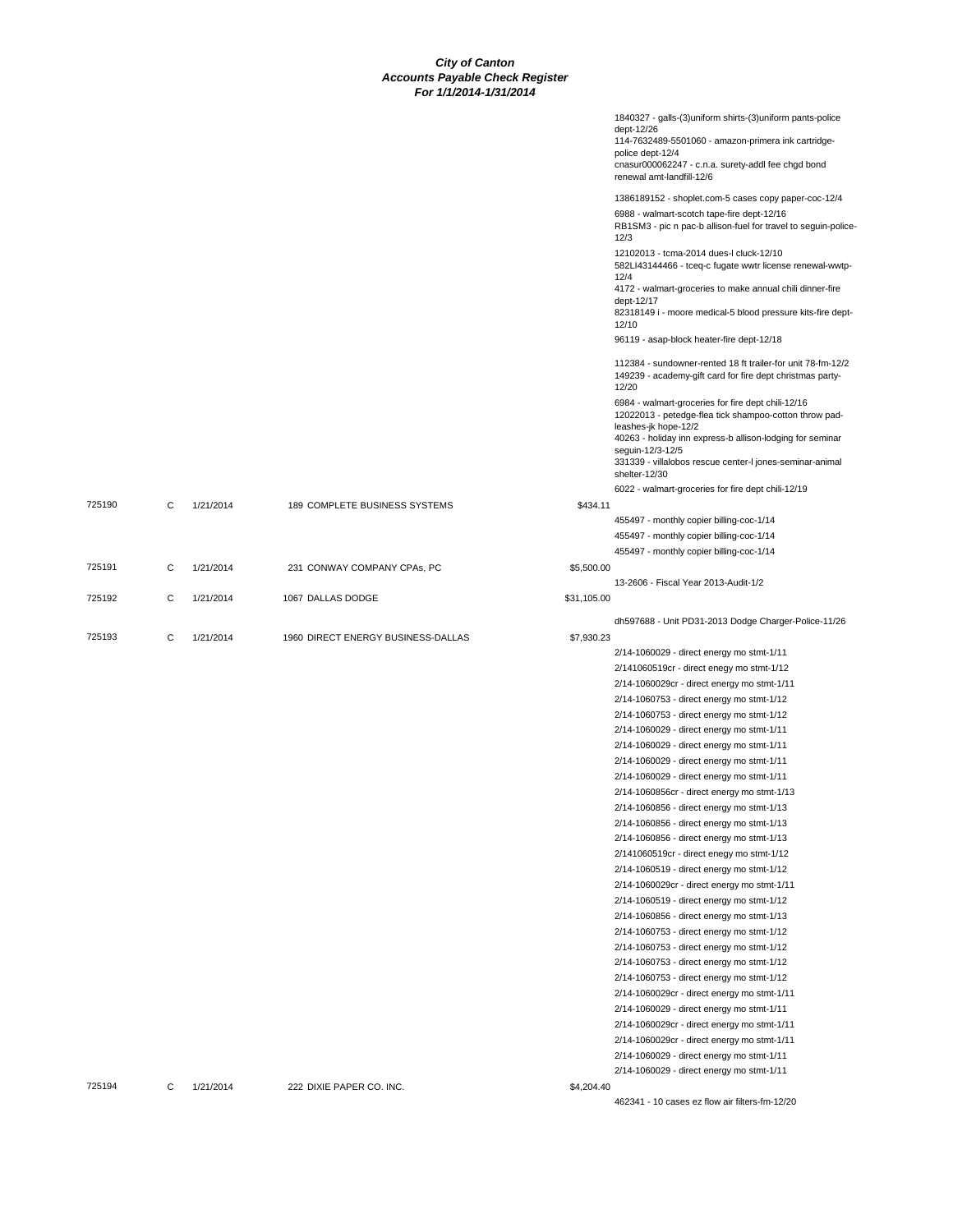462074 - 3 cases bowl block hangers-fm-12/19

|        |   |           |                                         |             | 460422 - bathroom supplies-fm bathroom-12/12                                                              |
|--------|---|-----------|-----------------------------------------|-------------|-----------------------------------------------------------------------------------------------------------|
|        |   |           |                                         |             | 462942 - bathroom supplies-fm bathroom-12/12                                                              |
| 725195 | С | 1/21/2014 | 2521 EAST TEXAS ADVANCED COMMUNICATIONS | \$375.00    |                                                                                                           |
|        |   |           |                                         |             | 21985 - system to system dialing-12/11                                                                    |
| 725196 | C | 1/21/2014 | 348 EAGLE SECURITY SYSTEMS, INC.        | \$331.00    |                                                                                                           |
|        |   |           |                                         |             | 03305 - yearly billing for security system monitoring-fm-log<br>cabin-1/8                                 |
|        |   |           |                                         |             |                                                                                                           |
|        |   |           |                                         |             | 26715 - svc call-battery for alarm-keyfob-library-1/13                                                    |
| 725197 | С | 1/21/2014 | 1247 ELLIOTT ELECTRIC SUPPLY            | \$453.72    |                                                                                                           |
|        |   |           |                                         |             | 26-28973-01 - (2) 240v breakers-civic ctr-12/9                                                            |
|        |   |           |                                         |             | 24-34483-02 - (2)-240 volt breakers-plaza museum-12/9                                                     |
| 725198 | С | 1/21/2014 | 2231 RON FIELDS                         | \$111.00    |                                                                                                           |
|        |   |           |                                         |             | 01172014 - r fields-reimburse for renewal of tceq water                                                   |
|        |   |           |                                         |             | operator license-1/17                                                                                     |
| 725199 | С | 1/21/2014 | 2995 ALL STAR FORD CANTON               | \$375.36    |                                                                                                           |
|        |   |           |                                         |             | 5001412 - unit PD11-replaced spark plugs-coil ignition-<br>police-1/15                                    |
| 725200 | С | 1/21/2014 | 891 GT DISTRIBUTORS INC.                | \$28.00     |                                                                                                           |
|        |   |           |                                         |             | inv0479298 - streamlight flash light-police-1/10                                                          |
|        |   |           |                                         |             |                                                                                                           |
|        |   |           |                                         |             | drrtn0005451 - exchanged streamlight flash light-police-1/10                                              |
| 725201 | C | 1/21/2014 | 1342 GUARDIAN LIFE                      | \$2,034.71  |                                                                                                           |
|        |   |           |                                         |             | 2/14 - guardian life mo stmt-feb 2014                                                                     |
|        |   |           |                                         |             | 2/14 - guardian life mo stmt-feb 2014                                                                     |
|        |   |           |                                         |             | 2/14 - guardian life mo stmt-feb 2014                                                                     |
|        |   |           |                                         |             | 2/14 - guardian life mo stmt-feb 2014                                                                     |
|        |   |           |                                         |             | 2/14 - guardian life mo stmt-feb 2014                                                                     |
|        |   |           |                                         |             | 2/14 - guardian life mo stmt-feb 2014                                                                     |
|        |   |           |                                         |             | 2/14 - guardian life mo stmt-feb 2014                                                                     |
|        |   |           |                                         |             | 2/14 - guardian life mo stmt-feb 2014                                                                     |
|        |   |           |                                         |             | 2/14 - guardian life mo stmt-feb 2014                                                                     |
|        |   |           |                                         |             | 2/14 - guardian life mo stmt-feb 2014                                                                     |
|        |   |           |                                         |             | 2/14 - guardian life mo stmt-feb 2014                                                                     |
|        |   |           |                                         |             | 2/14 - guardian life mo stmt-feb 2014                                                                     |
|        |   |           |                                         |             | 2/14 - guardian life mo stmt-feb 2014                                                                     |
|        |   |           |                                         |             | 2/14 - guardian life mo stmt-feb 2014                                                                     |
|        |   |           |                                         |             | 2/14 - guardian life mo stmt-feb 2014                                                                     |
|        |   |           |                                         |             | 2/14 - guardian life mo stmt-feb 2014                                                                     |
|        |   |           |                                         |             | 2/14 - guardian life mo stmt-feb 2014                                                                     |
|        |   |           |                                         |             |                                                                                                           |
|        |   |           |                                         |             | 2/14 - guardian life mo stmt-feb 2014                                                                     |
|        |   |           |                                         |             | 2/14 - guardian life mo stmt-feb 2014                                                                     |
|        |   |           |                                         |             | 2/14 - guardian life mo stmt-feb 2014                                                                     |
|        |   |           |                                         |             | 2/14 - guardian life mo stmt-feb 2014                                                                     |
|        |   |           |                                         |             | 2/14 - guardian life mo stmt-feb 2014                                                                     |
|        |   |           |                                         |             | 2/14 - guardian life mo stmt-feb 2014                                                                     |
|        |   |           |                                         |             | 2/14 - guardian life mo stmt-feb 2014                                                                     |
|        |   |           |                                         |             | 2/14 - guardian life mo stmt-feb 2014                                                                     |
|        |   |           |                                         |             | 2/14 - guardian life mo stmt-feb 2014                                                                     |
|        |   |           |                                         |             | 2/14 - guardian life mo stmt-feb 2014                                                                     |
| 725202 | C | 1/21/2014 | 42 GW OIL COMPANY                       | \$827.50    |                                                                                                           |
|        |   |           |                                         |             | 01152014 - 250 gal diesel @ 3.27-fm-1/15                                                                  |
| 725203 | С | 1/21/2014 | 2969 H & B ENGINEERING LLC              | \$16,360.00 |                                                                                                           |
|        |   |           |                                         |             | 007/012014 - 12"Water Main-Tyler to Wynne-Final Design<br>90% complete-1/20                               |
|        |   |           |                                         |             | 005/012014 - Lock & Leave Bldg 2-Eng-fm-11/6<br>001/012014 - create-furnish city of canton etj maps & for |
|        |   |           |                                         |             | units--fire dept-1/20                                                                                     |
| 725204 | C | 1/21/2014 | 44 HACH COMPANY                         | \$2,802.00  |                                                                                                           |
|        |   |           |                                         |             | 8646318 - instrument testing calibration-water plant-1/12                                                 |
| 725205 | C | 1/21/2014 | 2709 HBC BUILDING CENTER                | \$1,421.14  |                                                                                                           |
|        |   |           |                                         |             | K09842/5 - (2) rakes-parks-12/4                                                                           |
|        |   |           |                                         |             | K10022/5 - pvc adapter-fm-12/17                                                                           |
|        |   |           |                                         |             | K10017/5 - (2) globe valve-fm-12/17                                                                       |
|        |   |           |                                         |             | K10002/5 - duct tape-fm-12/16                                                                             |
|        |   |           |                                         |             | K10043/5 - pvc pipe-fm-12/19                                                                              |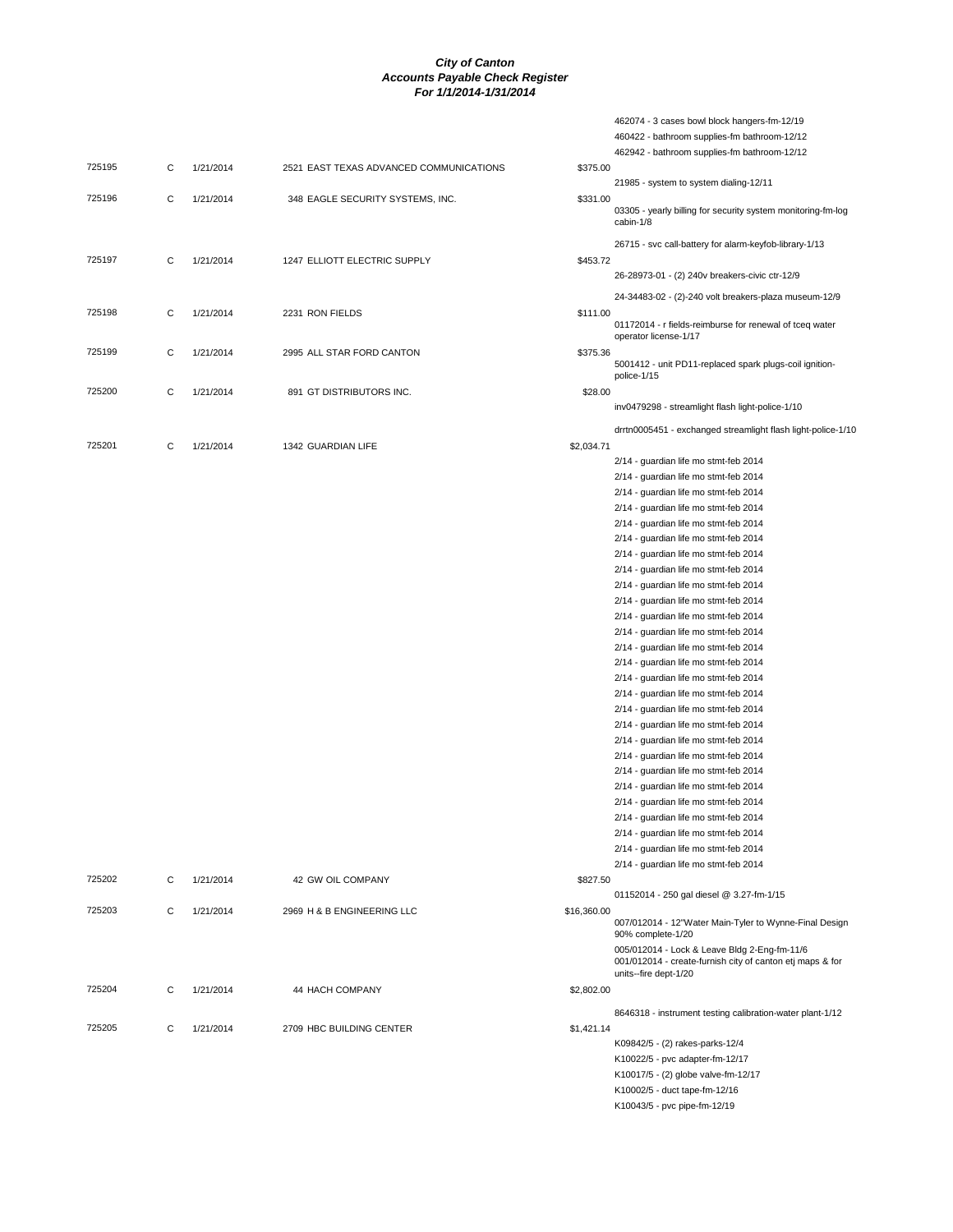|          | K09845/5 - batteries-fire dept-12/4                                                                                                    |
|----------|----------------------------------------------------------------------------------------------------------------------------------------|
|          | K10077/5 - garden sprayer-animal shelter-12/26                                                                                         |
|          | K09838/5 - hillman hardware-door repair-fire dept-12/3                                                                                 |
|          | K09833/5 - heat tape-power block-pipe-wwtp-12/3                                                                                        |
|          | K09995/5 - pvc-cement-sealant-fm-12/16                                                                                                 |
|          | K09984/5 - saw gas-fire dept-12/13                                                                                                     |
|          | K09969/5 - epoxy-hillman hardware-civic center-12/12                                                                                   |
|          | K09879/5 - faucet covers-fire dept-12/5                                                                                                |
|          | K09862/5 - hose-brass bushing-plug-fm-12/5                                                                                             |
|          | K09857/5 - (3) hillman hardware-fm-12/4<br>K09848/5 - ceramic heater-(2) tarps-pipe insulator-wwtp-<br>12/4                            |
|          | k10113/5 - batteries-water plant-12/30                                                                                                 |
|          | k10029/5 - ubolt-hillman hardware-water plant-12/18                                                                                    |
|          | k10021/5 - union compress-plastic tubing-water plant-12/17                                                                             |
|          | k09874/5 - 2 small milk house heaters-water plant-12/5                                                                                 |
|          | K10065/5 - rolled roofing-roofing nails-coc-12/23                                                                                      |
|          | K09882/5 - hillman hardware-fm-12/6                                                                                                    |
|          | K09950/5 - copper line cutters-utilities-12/11                                                                                         |
|          | K10037/5 - pvc adapters-parks-12/19                                                                                                    |
|          | K10117/5 - light bulbs-antifreeze-clamps-fire dept-12/30                                                                               |
|          | K10103/5 - backpack blower-fm-12/30                                                                                                    |
|          | K10092/5 - keys for Kana-parks-12/27                                                                                                   |
|          | K10089/5 - cutting attachment-cutting tip-utilities-12/27                                                                              |
|          | K09865/5 - gorilla tape-wwtp-12/5                                                                                                      |
|          | K10066/5 - rolled roofing-coc-12/23                                                                                                    |
|          | K09832/5 - pencil nozzles-chain-water plant-12/3                                                                                       |
|          | K09897/5 - tarp-wwtp-12/7<br>K09887/5 - heat gun-floor scraper-spackle-animal shelter-<br>12/6                                         |
|          | K09885/5 - paint-paint rollers-tray liner-utility barn-12/6<br>K09887/5 - heat gun-floor scraper-spackle-animal shelter-<br>12/6       |
|          | K09901/5 - showerhead-airbag parts-fire dept-12/9                                                                                      |
|          | K09901/5 - showerhead-airbag parts-fire dept-12/9                                                                                      |
|          | K09909/5 - paint-utiltiy barn-12/9                                                                                                     |
|          | K09914/5 - pvc pipe-adapters-cable tie-fm-12/10                                                                                        |
|          | K09924/5 - 8" round file-fm-12/10                                                                                                      |
|          | K09934/5 - (2) cans marking paint-utilities-12/11                                                                                      |
| \$61.50  | K09945/5 - kink resistant hose-utilities-12/11                                                                                         |
|          | b922795 - bilge pump w/hose-utilities-1/9                                                                                              |
| \$71.00  | 01152014 - j young-per diem-seminar in austin-police-1/13-<br>1/14                                                                     |
| \$52.00  | 01202014 - j seymore-per diem-tmccp election law-irving tx-<br>1/15-1/17                                                               |
| \$122.50 | 3965 - replaced double stack limit and burned wire-ac at<br>water plant-1/8                                                            |
| \$368.92 |                                                                                                                                        |
|          | 01152014 - m king-reimburse exp for training in austin-<br>police-1/13-1/14<br>01152014 - m king-reimburse exp for training in austin- |
|          | police-1/13-1/14                                                                                                                       |
| \$159.44 |                                                                                                                                        |
|          | 501591 - unit PD02-6.713 gal fuel @3.129-police-12/31                                                                                  |
|          | 501527 - unit PD11-11.322 gal @ 3.129-police-12/30                                                                                     |
|          | 501595 - unit PD22-11.508 gal @ 3.129-police-12/31                                                                                     |

501525 - unit PD21-13.422 gal fuel @3.129-police-12/30

| 725208 | C | 1/21/2014 | 3026 HD SUPPLY WATERWORKS LTD | \$61.50  |
|--------|---|-----------|-------------------------------|----------|
| 725209 | C | 1/21/2014 | 990 JOSH YOUNG                | \$71.00  |
| 725210 | C | 1/21/2014 | 238 JULIE SEYMORE             | \$52.00  |
| 725211 | C | 1/21/2014 | 199 MAULDIN MECHANICAL        | \$122.50 |
| 725212 | C | 1/21/2014 | 1132 MIKE KING                | \$368.92 |
|        |   |           |                               |          |
| 725213 | C | 1/21/2014 | 1068 MR D'S #1                | \$159.44 |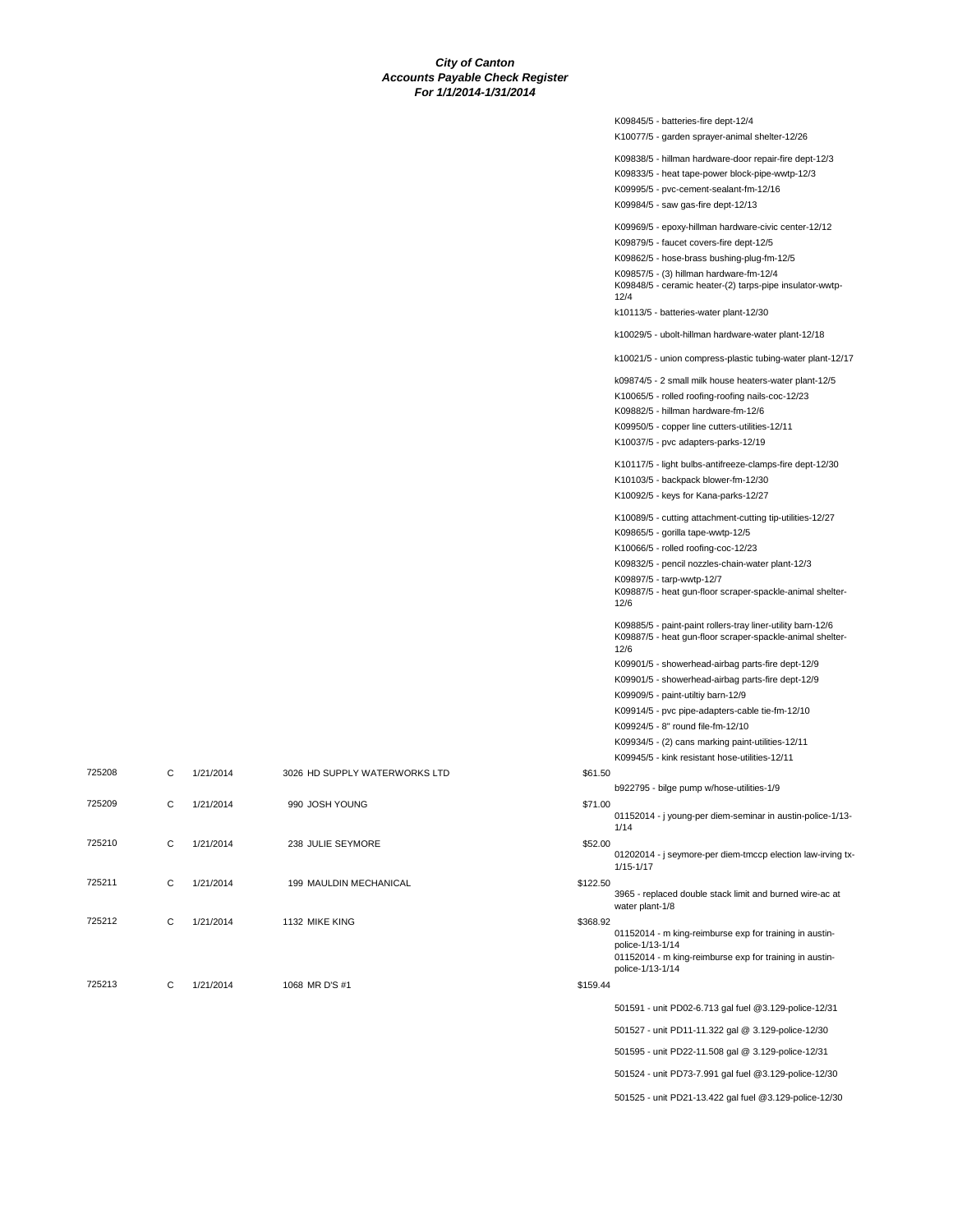| 725214 | С | 1/21/2014 | 1421 OEM SUPPLIES                                | \$204.35    |                                                                              |
|--------|---|-----------|--------------------------------------------------|-------------|------------------------------------------------------------------------------|
|        |   |           |                                                  |             | 102429 - toners-ritas printer-copier-coc-1/17                                |
|        |   |           |                                                  |             | 102429 - toners-ritas printer-copier-coc-1/17                                |
| 725215 | С | 1/21/2014 | 350 OMNIBASE SERVICES OF TEXAS                   | \$156.90    | obs13400236 - omnibase quarterly fees-4th quarter 2013-<br>muni court-1/3    |
| 725216 | С | 1/21/2014 | 216 PAETEC COMMUNICATIONS INC                    | \$1,324.33  |                                                                              |
|        |   |           |                                                  |             | 6346069 - paetec monthly stmt-1/14                                           |
|        |   |           |                                                  |             | 6346069 - paetec monthly stmt-1/14                                           |
|        |   |           |                                                  |             | 6346069 - paetec monthly stmt-1/14                                           |
|        |   |           |                                                  |             | 6346069 - paetec monthly stmt-1/14                                           |
|        |   |           |                                                  |             |                                                                              |
|        |   |           |                                                  |             | 6346069 - paetec monthly stmt-1/14                                           |
|        |   |           |                                                  |             | 6346069 - paetec monthly stmt-1/14                                           |
|        |   |           |                                                  |             | 6346069 - paetec monthly stmt-1/14                                           |
| 725217 | C | 1/21/2014 | 2979 PATTERSON VETERINARY SUPPLY INC             | \$356.60    | 869/1325703 - iverhart heart worm medications-animal<br>shelter-12/30        |
| 725218 | С | 1/21/2014 | 1991 PERDUE, BRANDON, FIELDER, COLLINS & MOTT LL | \$178.50    | ivc00020253 - attorneys fees for coll of fines & fees-muni<br>court-dec 2013 |
| 725219 | С | 1/21/2014 | 3157 PHONE BILLING EXAMINERS                     | \$889.02    |                                                                              |
|        |   |           |                                                  |             | 5385 - phone bill audit services-1/13                                        |
|        |   |           |                                                  |             | 5385 - phone bill audit services-1/13                                        |
|        |   |           |                                                  |             | 5385 - phone bill audit services-1/13                                        |
|        |   |           |                                                  |             | 5385 - phone bill audit services-1/13                                        |
|        |   |           |                                                  |             | 5385 - phone bill audit services-1/13                                        |
| 725220 | C | 1/21/2014 | 2938 POTTER MINTON PC                            | \$2,288.20  |                                                                              |
|        |   |           |                                                  |             | 09233.1025283 - legal fees-dec 2013                                          |
|        |   |           |                                                  |             | 09233.1025283 - legal fees-dec 2013                                          |
|        |   |           |                                                  |             | 09233.1025283 - legal fees-dec 2013                                          |
|        |   |           |                                                  |             | 09233.1025283 - legal fees-dec 2013                                          |
|        |   |           |                                                  |             | 09233.1025283 - legal fees-dec 2013                                          |
|        |   |           |                                                  |             | 09233.1025283 - legal fees-dec 2013                                          |
| 725221 | С | 1/21/2014 | 188 PURCHASE POWER                               | \$208.99    |                                                                              |
|        |   |           |                                                  |             | 1/14-0521-1474 - postage for meter-fm-1/12                                   |
| 725222 | C | 1/21/2014 | 2157 SANITATION SOLUTIONS                        | \$42,579.84 |                                                                              |
|        |   |           |                                                  |             | 3cx00385 - trash removal-dec 2013                                            |
|        |   |           |                                                  |             | 3cx00385 - trash removal-dec 2013                                            |
|        |   |           |                                                  |             | 3cx00385 - trash removal-dec 2013                                            |
|        |   |           |                                                  |             | 3cx00385 - trash removal-dec 2013                                            |
|        |   |           |                                                  |             | 3cx00385 - trash removal-dec 2013                                            |
|        |   |           |                                                  |             | 3cx00385 - trash removal-dec 2013                                            |
|        |   |           |                                                  |             | 3cx00385 - trash removal-dec 2013                                            |
|        |   |           |                                                  |             | 3cx00385 - trash removal-dec 2013                                            |
|        |   |           |                                                  |             | 3cx00385 - trash removal-dec 2013                                            |
|        |   |           |                                                  |             | 3cx00385 - trash removal-dec 2013                                            |
|        |   |           |                                                  |             | 3cx00385 - trash removal-dec 2013                                            |
|        |   |           |                                                  |             |                                                                              |
|        |   |           |                                                  |             | 3cx00385 - trash removal-dec 2013                                            |
|        |   |           |                                                  |             | 3cx00385 - trash removal-dec 2013                                            |
|        |   |           |                                                  |             | 3cx00385 - trash removal-dec 2013<br>3cx00385 - trash removal-dec 2013       |
|        |   |           |                                                  |             |                                                                              |
| 725223 | С | 1/21/2014 | 1987 SPRINT                                      | \$1,091.93  |                                                                              |
|        |   |           |                                                  |             | 1/14-662195799 - sprint monthly stmt-jan 2014                                |
|        |   |           |                                                  |             | 1/14-662195799 - sprint monthly stmt-jan 2014                                |
|        |   |           |                                                  |             | 1/14-662195799 - sprint monthly stmt-jan 2014                                |
|        |   |           |                                                  |             | 1/14-662195799 - sprint monthly stmt-jan 2014                                |
|        |   |           |                                                  |             | 1/14-662195799 - sprint monthly stmt-jan 2014                                |
|        |   |           |                                                  |             | 1/14-662195799 - sprint monthly stmt-jan 2014                                |
|        |   |           |                                                  |             | 1/14-662195799 - sprint monthly stmt-jan 2014                                |
|        |   |           |                                                  |             | 1/14-662195799 - sprint monthly stmt-jan 2014                                |
|        |   |           |                                                  |             | 1/14-662195799 - sprint monthly stmt-jan 2014                                |
|        |   |           |                                                  |             | 1/14-662195799 - sprint monthly stmt-jan 2014                                |
|        |   |           |                                                  |             | 1/14-662195799 - sprint monthly stmt-jan 2014                                |
| 725224 | С | 1/21/2014 | 3099 STATE COMPTROLLER OF PUBLIC ACCOUNTS        | \$14,836.59 | 756002932/12312013 - state criminal costs & fees-4th<br>quarter 2013         |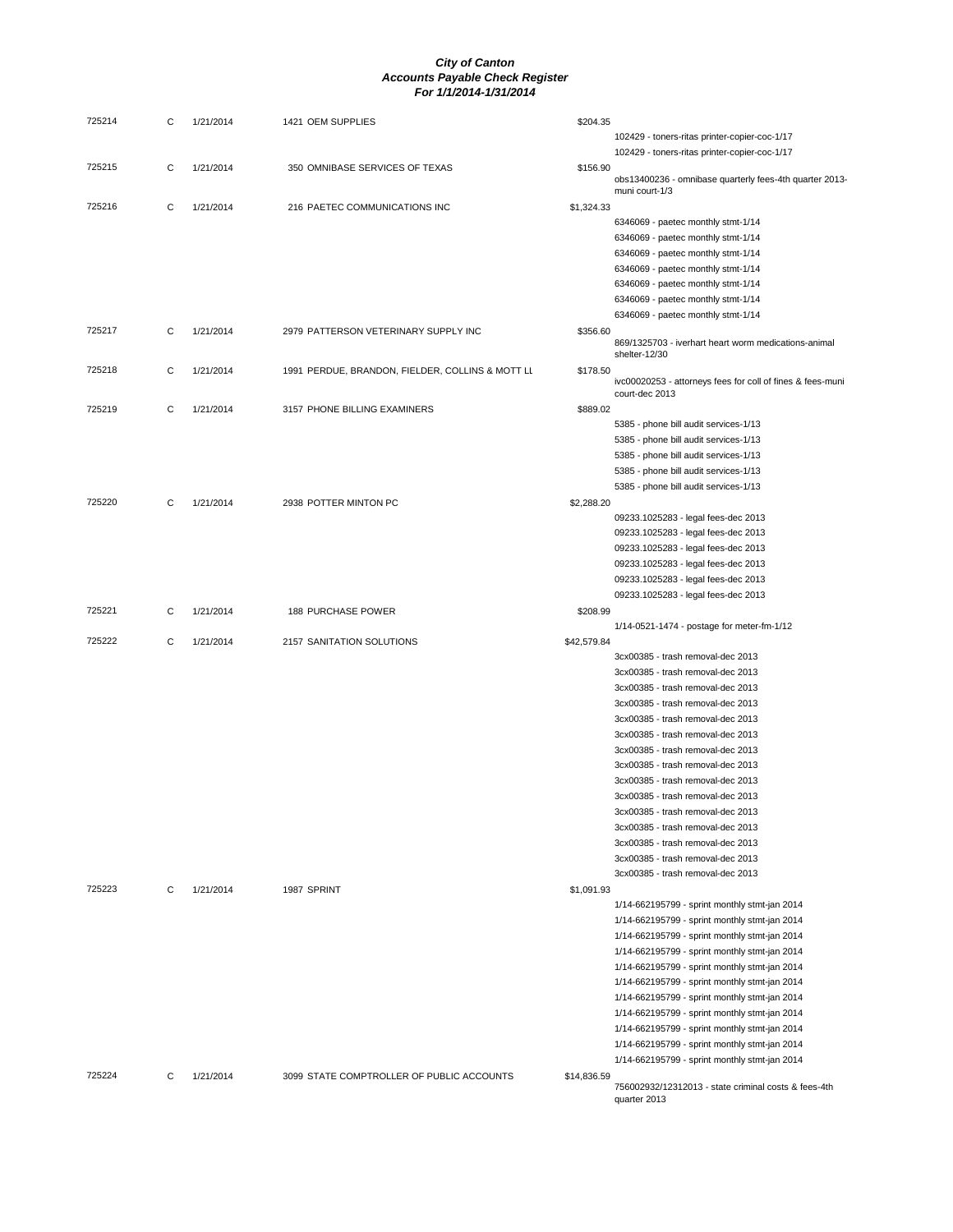| 725225 | С | 1/21/2014 | 2988 TEXAS BANK & TRUST                      | \$3,706.41 |                                                                                                                |
|--------|---|-----------|----------------------------------------------|------------|----------------------------------------------------------------------------------------------------------------|
|        |   |           |                                              |            | 1/14-828593500 - loan pmt# 828593500-prin & int-1/14                                                           |
|        |   |           |                                              |            | 1/14-828593500 - Ioan pmt# 828593500-prin & int-1/14                                                           |
| 725226 | C | 1/21/2014 | 119 TEXAS COMMISSION ON ENVIRONMENTAL QUALIT | \$111.00   |                                                                                                                |
| 725227 | C | 1/21/2014 | 79 TRINITY VALLEY ELEC COOP                  | \$403.78   | 01212014 - D St John-MSW B Supervisor Test-1/27-1/30                                                           |
|        |   |           |                                              |            | 1/14-30043297002 - tvec monthly stmt-artesian well-1/9                                                         |
|        |   |           |                                              |            | 1/14-30043297004 - tvec monthly stmt-burnet trail-1/9                                                          |
|        |   |           |                                              |            | 2/14-30043297006 - tvec monthly stmt-fm 2909-1/14                                                              |
| 725228 | С | 1/21/2014 | 3070 UNIFIRST                                | \$1,103.40 |                                                                                                                |
|        |   |           |                                              |            | 8283106768 - unifirst weekly inv-fm/parks-12/20                                                                |
|        |   |           |                                              |            | 8283104616 - unifirst weekly inv-streets/utiltiies-12/13                                                       |
|        |   |           |                                              |            | 8283106767 - unifirst weekly inv-maint/utilities-12/20                                                         |
|        |   |           |                                              |            | 8283106767 - unifirst weekly inv-maint/utilities-12/20                                                         |
|        |   |           |                                              |            | 8283106767 - unifirst weekly inv-maint/utilities-12/20                                                         |
|        |   |           |                                              |            | 8283104616 - unifirst weekly inv-streets/utiltiies-12/13<br>8283108945 - unifirst weekly inv-water plant-12/27 |
|        |   |           |                                              |            | 8283106772 - unifirst weekly inv-water plant-12/20                                                             |
|        |   |           |                                              |            | 8283106768 - unifirst weekly inv-fm/parks-12/20                                                                |
|        |   |           |                                              |            | 8283106769 - unifirst weekly inv-civic center-12/20                                                            |
|        |   |           |                                              |            | 8283104617 - unifirst weekly inv-fm/parks-12/13<br>8283104617 - unifirst weekly inv-fm/parks-12/13             |
|        |   |           |                                              |            | 8283104618 - unifirst weekly inv-civic center-12/13                                                            |
|        |   |           |                                              |            | 8283104621 - unifirst weekly inv-water plant-12/13                                                             |
|        |   |           |                                              |            | 8283104621 - unifirst weekly inv-water plant-12/13                                                             |
|        |   |           |                                              |            | 8283104621 - unifirst weekly inv-water plant-12/13<br>8283106772 - unifirst weekly inv-water plant-12/20       |
|        |   |           |                                              |            | 8283108946 - unifirst weekly inv-wwtp-12/27                                                                    |
|        |   |           |                                              |            | 8283108942 - unifirst weekly inv-civic center-12/27                                                            |
|        |   |           |                                              |            | 8283108941 - unifirst weekly inv-fm/parks-12/27                                                                |
|        |   |           |                                              |            | 8283108941 - unifirst weekly inv-fm/parks-12/27<br>8283108940 - unifirst wkly inv                              |
|        |   |           |                                              |            | 8283108940 - unifirst wkly inv                                                                                 |
|        |   |           |                                              |            | 8283108940 - unifirst wkly inv                                                                                 |
|        |   |           |                                              |            | 8283108940 - unifirst wkly inv                                                                                 |
|        |   |           |                                              |            | 8283108944 - unifirst weekly inv-animal shelter-12/27                                                          |
|        |   |           |                                              |            | 8283104620 - unifirst weekly inv-animal shelter-12/13                                                          |
|        |   |           |                                              |            | 8283108946 - unifirst weekly inv-wwtp-12/27                                                                    |
|        |   |           |                                              |            | 8283108945 - unifirst weekly inv-water plant-12/27<br>8283106772 - unifirst weekly inv-water plant-12/20       |
|        |   |           |                                              |            | 8283106773 - unifirst weekly inv-wwtp-12/20                                                                    |
|        |   |           |                                              |            | 8283104619 - unifirst weekly inv-coc/city hall-12/13                                                           |
|        |   |           |                                              |            | 8283106773 - unifirst weekly inv-wwtp-12/20                                                                    |
|        |   |           |                                              |            | 8283104616 - unifirst weekly inv-streets/utiltiies-12/13                                                       |
|        |   |           |                                              |            | 8283104616 - unifirst weekly inv-streets/utiltiies-12/13                                                       |
|        |   |           |                                              |            | 8283106771 - unifirst weekly inv-animal shelter-12/20<br>8283108945 - unifirst weekly inv-water plant-12/27    |
|        |   |           |                                              |            | 8283106770 - unifirst weekly inv-city hall/coc-12/20                                                           |
|        |   |           |                                              |            | 8283102449 - unifirst wkly inv                                                                                 |
|        |   |           |                                              |            | 8283106767 - unifirst weekly inv-maint/utilities-12/20                                                         |
|        |   |           |                                              |            | 8283108943 - unifirst weekly invoice-coc/city hall-12/27                                                       |
|        |   |           |                                              |            | 8283102447 - unifirst weekly invoice-coc/city hall-12/6                                                        |
|        |   |           |                                              |            | 8283102444 - unifirst wkly inv-maint-12/6                                                                      |
|        |   |           |                                              |            | 8283102444 - unifirst wkly inv-maint-12/6<br>8283102444 - unifirst wkly inv-maint-12/6                         |
|        |   |           |                                              |            | 8283104622 - unifirst weekly inv-wwtp-12/13                                                                    |
|        |   |           |                                              |            |                                                                                                                |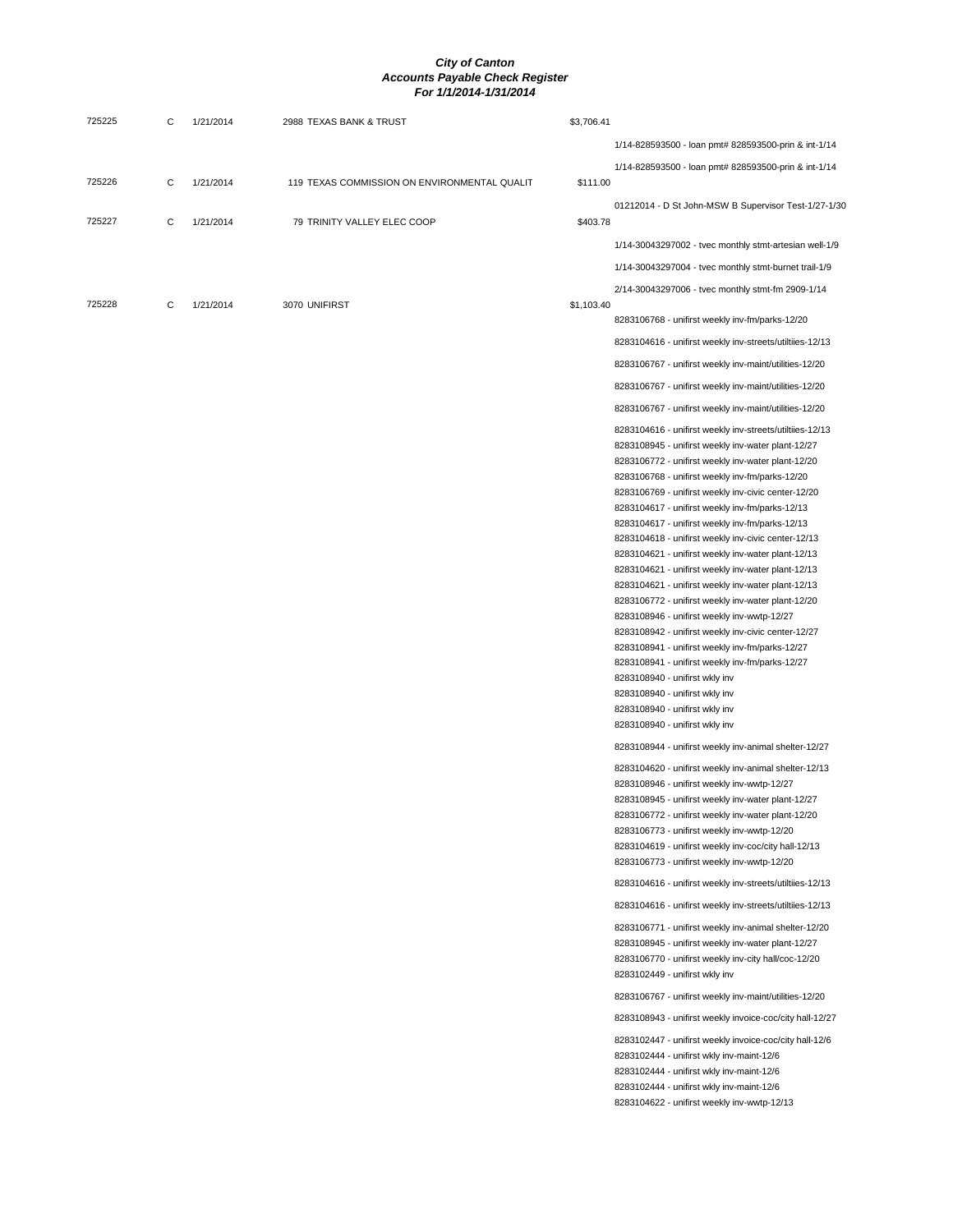8283102449 - unifirst wkly inv

|         |   |           |                                 |             | 8283102449 - unifirst wkly inv                                             |
|---------|---|-----------|---------------------------------|-------------|----------------------------------------------------------------------------|
|         |   |           |                                 |             | 8283102448 - unifirst weekly inv-animal shelter-12/6                       |
|         |   |           |                                 |             | 8283102450 - unifirst weekly inv-wwtp-12/6                                 |
|         |   |           |                                 |             | 8283102450 - unifirst weekly inv-wwtp-12/6                                 |
|         |   |           |                                 |             | 8283102445 - unifirst weekly inv-fm-12/6                                   |
|         |   |           |                                 |             | 8283102445 - unifirst weekly inv-fm-12/6                                   |
|         |   |           |                                 |             | 8283102446 - unifirst weekly inv-civic center-12/6                         |
|         |   |           |                                 |             | 8283104622 - unifirst weekly inv-wwtp-12/13                                |
|         |   |           |                                 |             | 8283102444 - unifirst wkly inv-maint-12/6                                  |
| 725230  | C | 1/21/2014 | 3065 US BANK EQUIPMENT FINANCE  | \$84.50     |                                                                            |
|         |   |           |                                 |             | 243774312 - monthly copier lease-muni court-1/18                           |
| 725231  | C | 1/21/2014 | 139 VERIZON SOUTHWEST           | \$216.37    |                                                                            |
|         |   |           |                                 |             | 1/14-061031 - 903-567-4854 verizon mo stmt-fm-1/10                         |
|         |   |           |                                 |             | 1/14-966910 - 903-567-0484-monthly verizon stmt-fm-1/10                    |
|         |   |           |                                 |             |                                                                            |
| 725232  | С | 1/28/2014 | 1669 BRANDY DEVILLE             | \$234.90    | 1/14-990304 - 903-567-1962-verizon mo stmt-fm-1/4                          |
|         |   |           |                                 |             | 01282014 - Cause#05-00293-Case#N009204753-                                 |
|         |   |           |                                 |             | Brandy/Stephen                                                             |
| 725233  | C | 1/28/2014 | 732 CHRISTINA E RYDER           | \$193.52    |                                                                            |
|         |   |           |                                 |             | 01282014 - Cause#04-00514-Christina/Joe                                    |
| 725234  | C | 1/28/2014 | 1593 COLLEEN M BROWN            | \$69.23     |                                                                            |
|         |   |           |                                 |             | 01282014 - Cause#94211-Case#4591592561-Colleen/Joel<br>Brown               |
| 725235  | C | 1/28/2014 | 2896 KANDICE RYAN DURHAM-LITTLE | \$103.26    |                                                                            |
|         |   |           |                                 |             | 01282014 - Kandice Ryan Durham-Little/Brandon K Little-                    |
|         |   |           |                                 |             | Cause#10-00819                                                             |
| 725236  | C | 1/28/2014 | 3013 LEONARDO CRUZ              | \$101.09    | 01282014 - #0012831167 case 77,195-leonardo                                |
|         |   |           |                                 |             | cruz/adriana toledo                                                        |
| 725237  | C | 1/28/2014 | 134 MY CREDIT UNION             | \$320.00    |                                                                            |
|         |   |           |                                 |             | 01282014 - EMPLOYEE DIRECT SAVINGS DEPOSIT                                 |
|         |   |           |                                 |             |                                                                            |
|         |   |           |                                 |             | 01282014 - EMPLOYEE DIRECT SAVINGS DEPOSIT                                 |
|         |   |           |                                 |             | 01282014 - EMPLOYEE DIRECT SAVINGS DEPOSIT                                 |
|         |   |           |                                 |             | 01282014 - EMPLOYEE DIRECT SAVINGS DEPOSIT                                 |
|         |   |           |                                 |             | 01282014 - EMPLOYEE DIRECT SAVINGS DEPOSIT                                 |
|         |   |           |                                 |             | 01282014 - EMPLOYEE DIRECT SAVINGS DEPOSIT                                 |
| 725238  | C | 1/28/2014 | 1918 ROBIN MICHELLE ALLISON     | \$230.77    |                                                                            |
|         |   |           |                                 |             |                                                                            |
|         |   |           |                                 |             | 01282014 - Case 09-00132-Robin Allison/Brad Allison                        |
| 725239  | C | 1/28/2014 | 2736 State Disbursement Unit    | \$138.46    |                                                                            |
|         |   |           |                                 |             | 01282014 - Casue# CV38856-Dana/Jon Phillips                                |
| 1092014 | Е | 1/9/2014  | 2616 DEPT OF THE TREASURY-IRS   | \$2,284.51  |                                                                            |
|         |   |           |                                 |             | 01092014 - Payroll Tax Run FM 1558                                         |
|         |   |           |                                 |             | 01092014 - Payroll Tax Run FM 1558                                         |
|         |   |           |                                 |             | 01092014 - Payroll Tax Run FM 1558                                         |
| 1102014 | Е | 1/14/2014 | 875 CEDC                        | \$69,914.12 | 01092014 - Payroll Tax Run FM 1558                                         |
|         |   |           |                                 |             |                                                                            |
|         |   |           |                                 |             | 01142014 - State Coll Sales Tax-Dec 2013-to CEDC                           |
| 1142014 | Е | 1/14/2014 | 2616 DEPT OF THE TREASURY-IRS   | \$24,171.91 |                                                                            |
|         |   |           |                                 |             | 01142014 - 941 Payroll Tax Run 1561                                        |
|         |   |           |                                 |             | 01142014 - 941 Payroll Tax Run 1561                                        |
|         |   |           |                                 |             | 01142014 - 941 Payroll Tax Run 1561                                        |
|         |   |           |                                 |             | 01142014 - 941 Payroll Tax Run 1561<br>01142014 - 941 Payroll Tax Run 1561 |
|         |   |           |                                 |             | 01142014 - 941 Payroll Tax Run 1561                                        |
|         |   |           |                                 |             | 01142014 - 941 Payroll Tax Run 1561                                        |
|         |   |           |                                 |             | 01142014 - 941 Payroll Tax Run 1561                                        |
|         |   |           |                                 |             | 01142014 - 941 Payroll Tax Run 1561                                        |
|         |   |           |                                 |             | 01142014 - 941 Payroll Tax Run 1561                                        |
| 1142014 | Е | 1/14/2014 | 232 CITY OF CANTON GENERAL FUND | \$629.88    |                                                                            |
|         |   |           |                                 |             | 01142014 - city coll sales tax-dec 2013-to city                            |